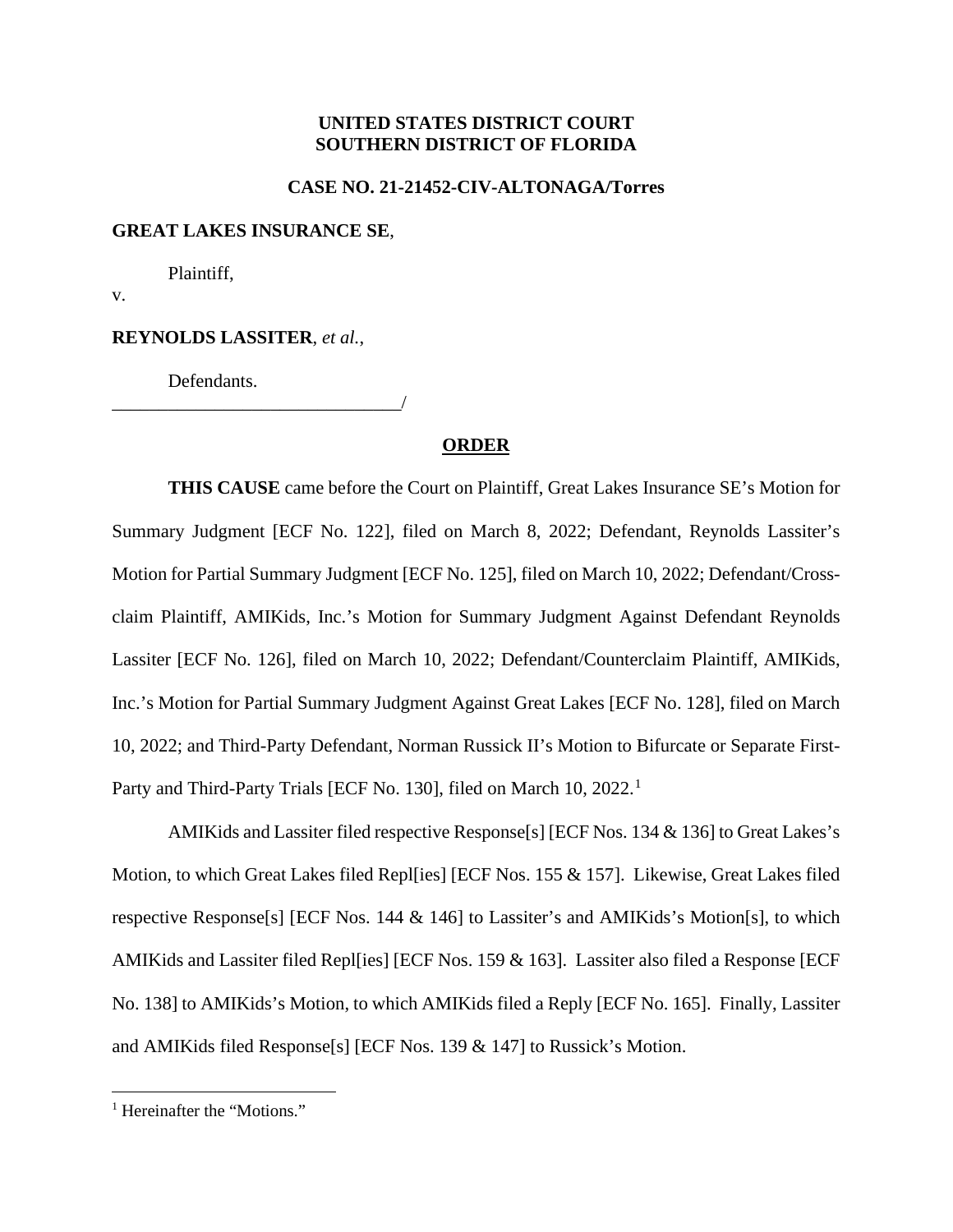After carefully considering the parties' written submissions, $2$  the record, exhibits, and applicable law, Great Lakes's Motion for Summary Judgment and AMIKids, Inc.'s Motion for Summary Judgment Against Lassiter are granted in part; the remaining Motions are denied.

# **I. BACKGROUND**<sup>3</sup>

This action centers around a vessel named *Shmily* that ran aground and sank on February

8, 2021. (*See* Great Lakes's SOF ¶¶ 1, 40). AMIKids owned *Shmily* and leased it to Lassiter prior

to the incident. (*See* AMIKids's SOF Against Great Lakes ¶ 3).

Like most boaters, Lassiter sought out an insurance policy for the vessel. He used Captain Norman Russick and Kolisch Marine Insurance, Inc. as intermediaries to obtain insurance from Great Lakes. (*See* Great Lakes's SOF ¶¶ 18–19). When Russick and Joe Kolisch submitted application materials to Great Lakes, they failed to disclose Lassiter's 15-year-old misdemeanor

<sup>2</sup> The parties' factual submissions include: Great Lakes's Statement of Material Facts Not in Dispute in Support of Motion for Summary Judgment ("Great Lakes's SOF") [ECF No. 121]; Lassiter's Statement of Material Facts ("Lassiter's SOF") [ECF No. 124]; AMIKids's Statement of Uncontested Material Facts in Support of its Motion for Summary Judgment Filed Against Reynolds Lassiter ("AMIKids's SOF Against Lassiter") [ECF No. 127]; AMIKids's Statement of Uncontested Material Facts in Support of its Motion for Partial Summary Judgment Fild [sic] Against Great Lakes ("AMIKids's SOF Against Great Lakes") [ECF No. 129]; AMIKids's Statement of Material Facts in Opposition to Motion for Summary Judgment Filed by Great Lakes ("AMIKids's Resp. to Great Lakes's SOF") [ECF No. 133]; Lassiter's Response and Additional Facts to Great Lakes's Statement of Material Facts ("Lassiter's Resp. to Great Lakes's SOF") [ECF No. 135]; Lassiter's Response and Additional Facts to AMIKids's Statement of Uncontested Material Facts ("Lassiter's Resp. to AMIKids's SOF") [ECF No. 137]; Great Lakes's [Corrected] Statement of Material Facts in Opposition ("Great Lakes's Resp. to Lassiter's SOF") [ECF No. 153-1]; Great Lakes's Statement of Material Facts in Opposition ("Great Lakes's Resp. to AMIKids's SOF") [ECF No. 145]; Great Lakes's Reply Statement of Material Facts to AMIKids's Statement of Material Facts ("Great Lakes's Reply to AMIKids's SOF") [ECF No. 154]; Great Lakes's Reply Statement of Material Facts to Reynolds Lassiter's Statement of Material Facts in Opposition ("Great Lakes's Reply to AMIKids's SOF") [ECF No. 156]; AMIKids's Reply Statement of Uncontested Material Facts in Support of its Motion for Partial Summary Judgment Filed Against Great Lakes("AMIKids's Reply to Great Lakes's SOF") [ECF No. 160]; AMIKids's Reply Statement of Uncontested Material Facts in Support of its Motion for Partial Summary Judgment Filed Against Reynolds Lassiter ("AMIKids's Reply to Lassiter's SOF") [ECF No. 162]; and Lassiter's Response to Plaintiff's Corrected Statement of Material Facts in Opposition ("Lassiter's Reply to Great Lakes's SOF") [ECF No. 164].

<sup>&</sup>lt;sup>3</sup> Facts in this section are undisputed unless otherwise noted.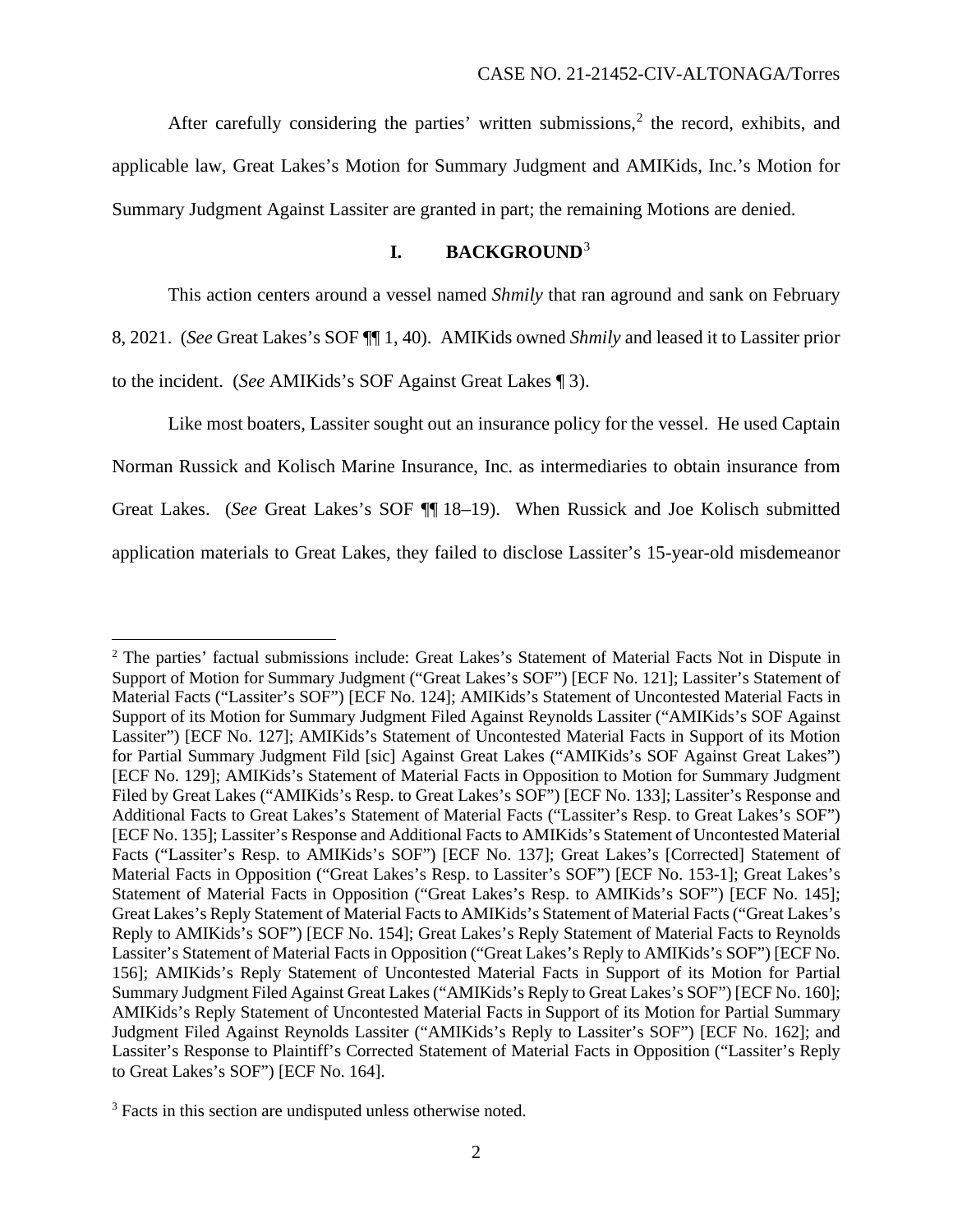domestic violence guilty plea. (*See id.* ¶¶ 13, 56; AMIKids's SOF Against Great Lakes ¶ 22). Great Lakes approved the application and awarded the Policy [ECF No. 121-1] to Lassiter without knowing about his prior conviction. (*See* Great Lakes's SOF ¶¶ 1, 34).

Several aspects of the Policy merit mention: the Policy insures Lassiter, lists AMIKids as a loss payee, and limits overall recovery to \$815,000. (*See id*. ¶¶ 1–2; AMIKids's Resp. to Great Lakes's SOF  $\P$  1–2). The parties dispute to what extent the Policy also insured AMIKids. (*Compare* Great Lakes's SOF ¶ 2, *with* AMIKids's Resp. to Great Lakes's SOF ¶ 2).

Among the Policy's relevant provisions, the Named Operator Warranty requires that only covered persons may operate the vessel:

It is warranted that the Scheduled Vessel will be operated only by covered persons. However, in the event of an incident occurring when the vessel is being operated by any person other than a covered person that may give rise to a claim under this insurance, you have a period of seven days following such an incident to submit details of the operator for retroactive approval by underwriters. Such approval not to be unreasonably withheld.

(Policy 16). $<sup>4</sup>$ </sup>

"Covered person" includes "any person detailed on [Lassiter's] application form which has been submitted by you and approved by us, provided that person has been declared to us in writing as an *operator* of the Scheduled Vessel." (*Id.* 3 (alteration and emphasis added)). The Policy defines "operate" as the "means to navigate or to be in physical control of or to be at the helm of the Scheduled Vessel." (*Id.* 4).

With few, if any, exceptions, the Policy requires strict adherence to warranties, like the

Named Operator Warranty:

Where any term herein is referred to as a "warranty" or where reference is made herein to the term "warranted," the term shall be deemed a warranty and regardless of whether the same expressly provides that any breach will void this insuring

<sup>&</sup>lt;sup>4</sup> The Court uses the pagination generated by the electronic CM/ECF database, which appears in the headers of all court filings.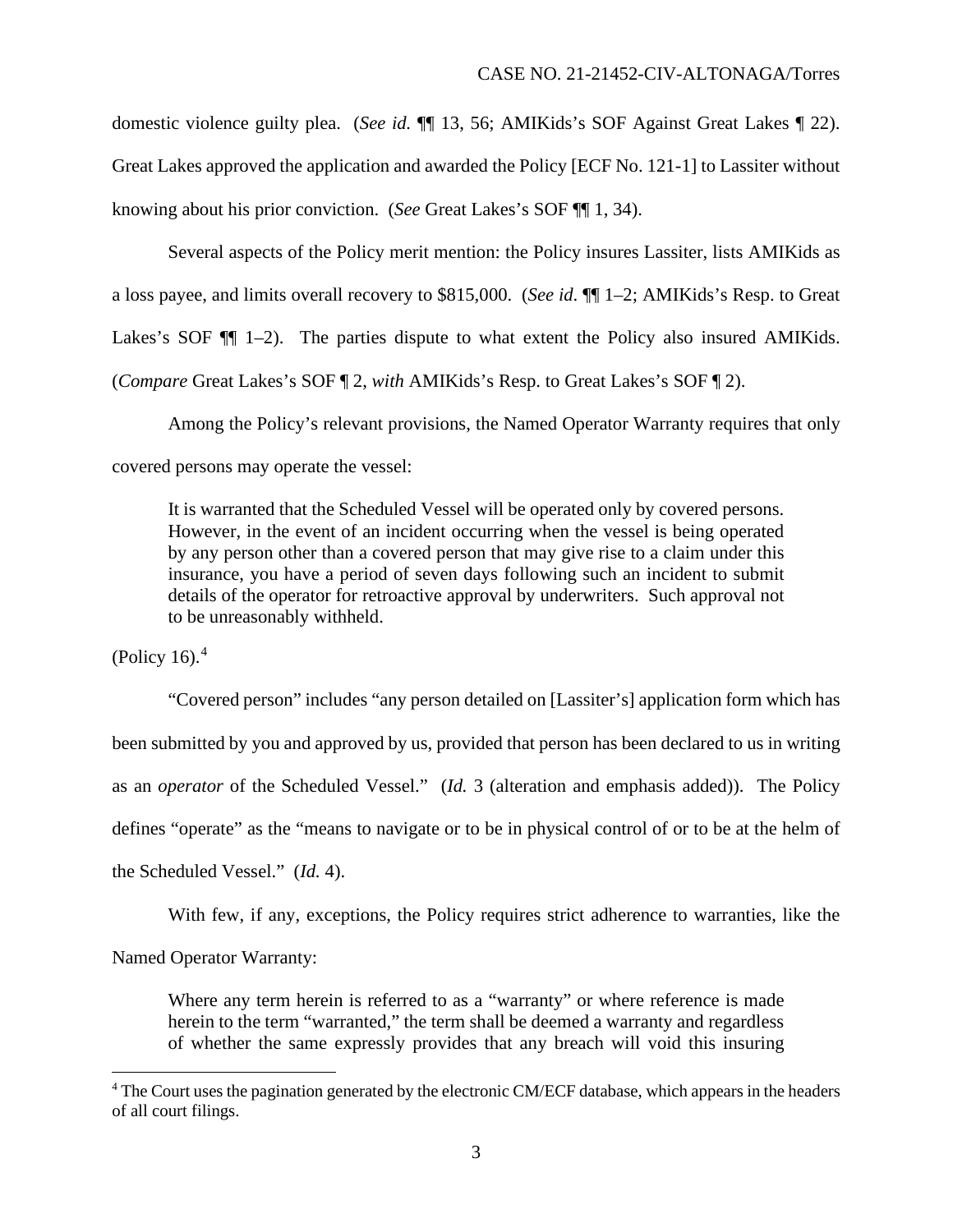agreement from inception, it is hereby agreed that any such breach will void this policy from inception.

 $$ 

Because the Policy designates Russick as the Named Operator, he is a "covered person" for purposes of the Named Operator Warranty. (*See* AMIKids's SOF Against Great Lakes ¶ 9). First Mate Michael Kutner is not listed as a covered person under the Policy. (*See generally* Policy).

On the day of the accident, Russick, along with Kutner, Lassiter, Mark Mosley, and Olivia Hansen took the vessel out near the Marco Island Channel. (*See* Great Lakes's SOF ¶¶ 40–41). The purpose of the voyage was to test the vessel's durability. (*See id.* ¶ 42). Russick helmed the vessel until he felt tired and asked Kutner to take over the helm for the stretch of the trip between Sanibel and Marco Island. (*See id.* ¶¶ 43, 45).

Kutner had recently navigated in the area and advised Russick "that shoals or sandbars are known to arise within the navigational markers located in the channel." (AMIKids's SOF Against Lassiter ¶ 11). Russick stood near Kutner and was monitoring the channel markers, chart plotter, and depth sounder as the vessel abruptly ran aground. (*See id.* ¶ 12). Russick retook the helm after Boat US reported it did not have a vessel large enough to dislodge the *Shmily*. (*See* Great Lakes's SOF  $\P$  52).

Great Lakes later learned that Kutner had helmed the vessel on three prior occasions: once in December 2020 and twice in January 2021. (*See id.* ¶ 54). The parties nonetheless agree that on February 8, 2021, Russick remained on the bridge and in command of the vessel while Kutner helmed the vessel. (*See* Lassiter's SOF ¶ 39; Great Lakes's Resp. to Lassiter's SOF ¶ 39). The parties disagree, however, as to whether Russick was "operating" the vessel as defined by the Policy. (*Compare* Lassiter's SOF ¶ 39, *with* Great Lakes's Resp. to Lassiter's SOF ¶ 39).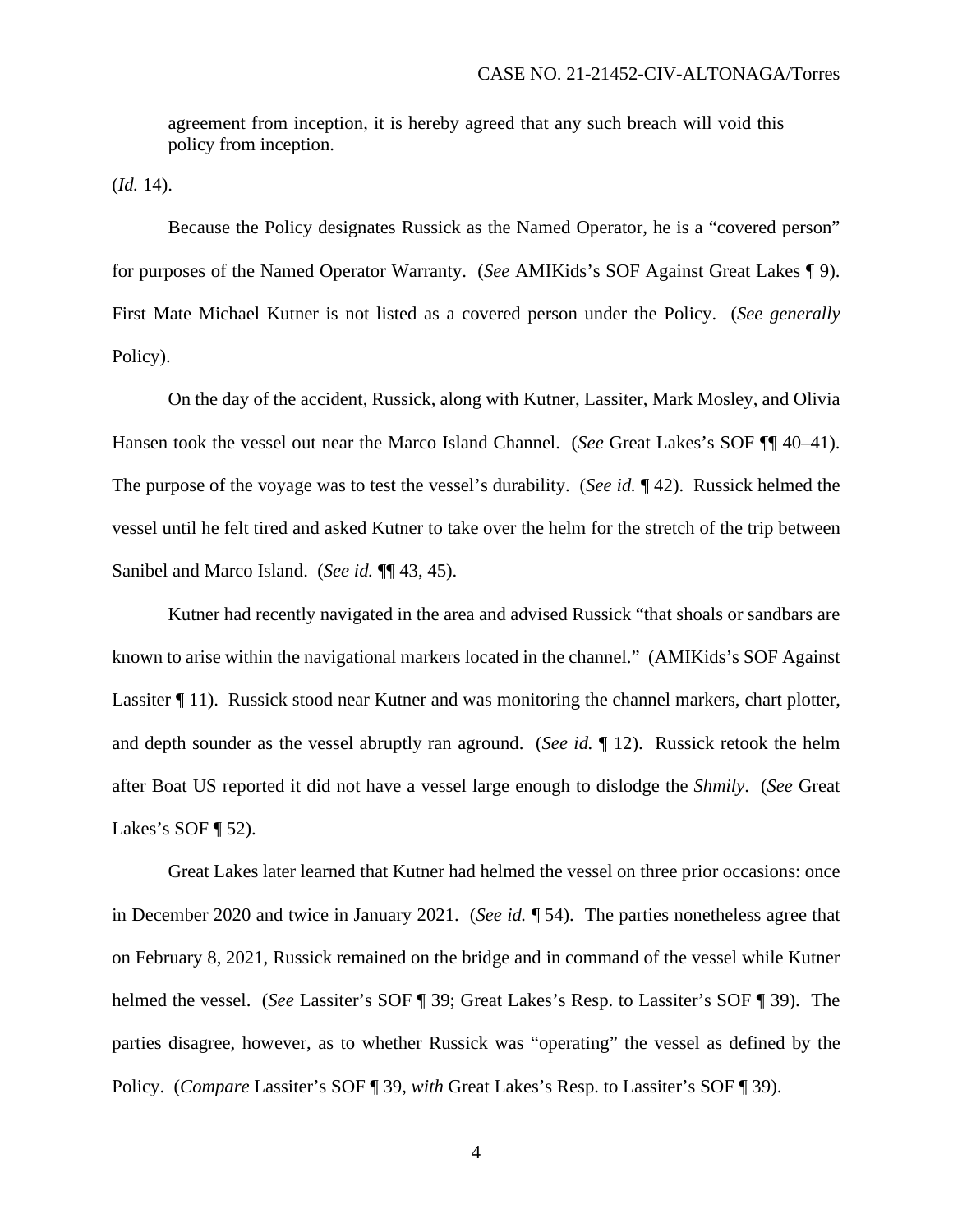After the incident, Lassiter submitted a Notice of Loss to Great Lakes, demanding full payment for the \$815,000 value of the vessel; \$90,000 for the salvage amount; and labor charges of \$61,740.02. (*See* Lassiter's SOF ¶ 55). Great Lakes investigated the incident and determined Lassiter breached several warranties in the Policy. (*See* Second Am. Compl. ("SAC") [ECF No. 100] ¶¶ 16–17).

The SAC describes each of the relevant breaches for purposes of the Motions: (1) the first cause of action asserts that Lassiter breached the Policy when Kutner, as an individual not covered by the Policy, operated the vessel (*see id.* ¶¶ 21–26); (2) the third cause of action alleges the Policy is void because Lassiter omitted his prior conviction on the insurance application (*see id.* ¶¶ 33– 42); and (3) the fourth cause of action asserts AMIKids cannot file a claim or recover under the terms of the Policy because it is only a loss payee, not the Named Insured (*see id.* ¶¶ 43–49).

## **II. LEGAL STANDARDS**

### **A. Summary Judgment**

Summary judgment may only be rendered if the pleadings, discovery and disclosure materials on file, and any affidavits show there is no genuine issue as to any material fact and the movant is entitled to judgment as a matter of law. *See* Fed. R. Civ. P. 56(a), (c). An issue of fact is "material" if it might affect the outcome of the case under the governing law. *See Anderson v. Liberty Lobby, Inc.*, 477 U.S. 242, 248 (1986). It is "genuine" if the evidence could lead a reasonable jury to find for the non-moving party. *See id.* (citation omitted); *see also Matsushita Elec. Indus. Co. v. Zenith Radio Corp.*, 475 U.S. 574, 586–87 (1986). The Court draws all reasonable inferences in favor of the party opposing summary judgment. *See Chapman v. AI Transp.*, 229 F.3d 1012, 1023 (11th Cir. 2000) (citation omitted).

"Cross-motions must be considered separately, as each movant bears the burden of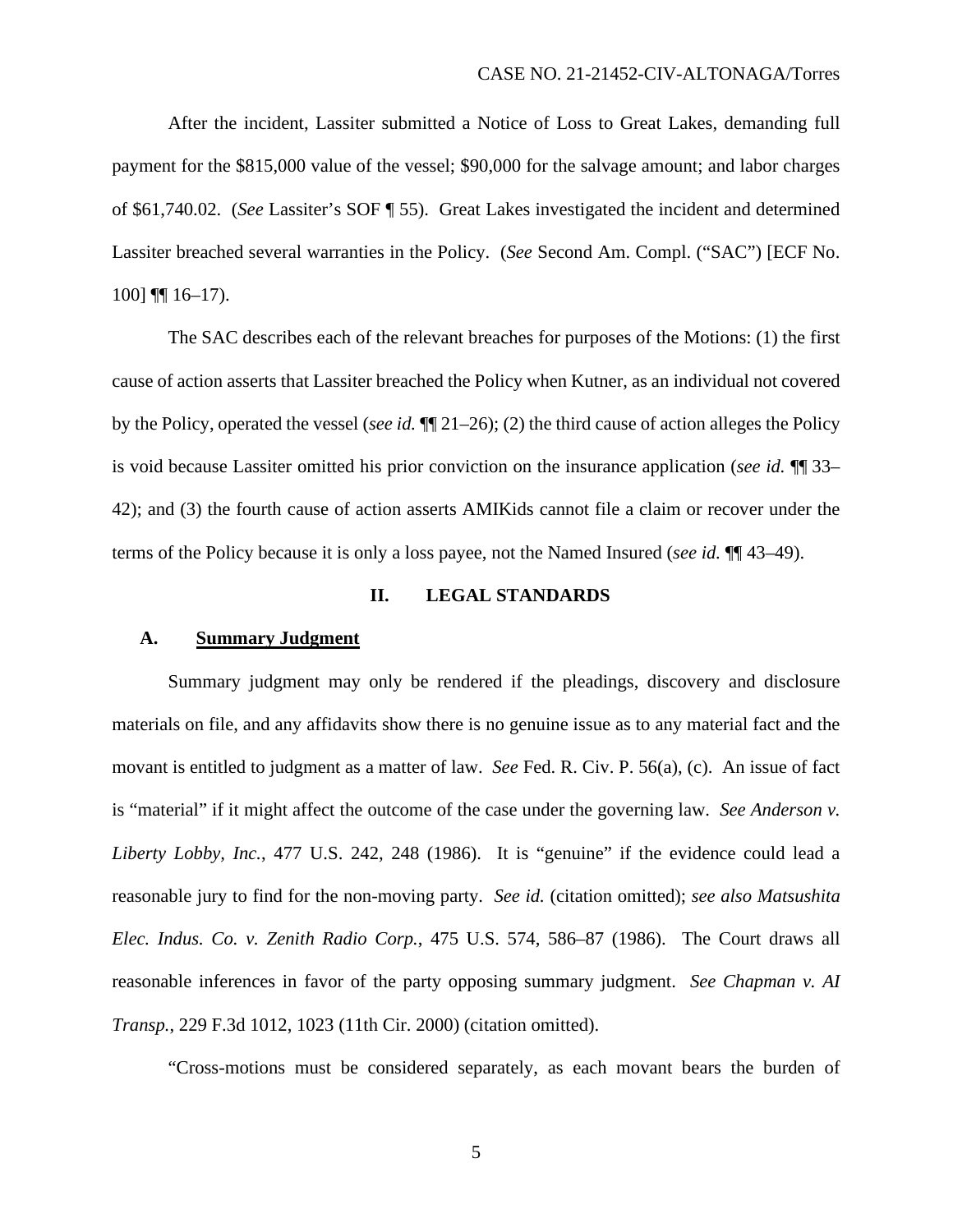establishing that no genuine issue of material fact exists and that it is entitled to judgment as a matter of law." *Shaw Constructors v. ICF Kaiser Eng'rs, Inc.*, 395 F.3d 533, 538–39 (5th Cir. 2004) (footnote call number omitted). If the non-moving party bears the burden of proof at trial, the moving party may obtain summary judgment simply by: (1) establishing the nonexistence of a genuine issue of material fact as to any essential element of a non-moving party's claim, and (2) showing the Court that there is not sufficient evidence to support the non-moving party's case. *See Blackhawk Yachting, LLC v. Tognum Am., Inc*., No. 12-14208-Civ, 2015 WL 11176299, at \*2 (S.D. Fla. June 30, 2015) (citations omitted).

"Once the moving party discharges its initial burden, a non-moving party who bears the burden of proof must cite to . . . materials in the record or show that the materials cited do not establish the absence or presence of a genuine dispute." *Id.* (citing Fed. R. Civ. P. 56(c)(1); alteration added; quotation marks omitted). "When the moving party has the burden of proof at trial, that party must show . . . . that, on all the essential elements of its case on which it bears the burden of proof at trial, no reasonable jury could find for the nonmoving party." *United States v. Four Parcels of Real Prop.*, 941 F.2d 1428, 1438 (11th Cir. 1991) (en banc) (alteration added; citations and emphasis omitted).

"Summary judgment may be inappropriate even where the parties agree on the basic facts, but disagree about the inferences that should be drawn from these facts." *Whelan v. Royal Caribbean Cruises Ltd.*, No. 1:12-cv-22481, 2013 WL 5583970, at \*2 (S.D. Fla. Aug. 14, 2013) (citation omitted). Indeed, "[i]f reasonable minds might differ on the inferences arising from undisputed facts, then the Court should deny summary judgment" and proceed to trial. *Id.* (alteration added; citations omitted).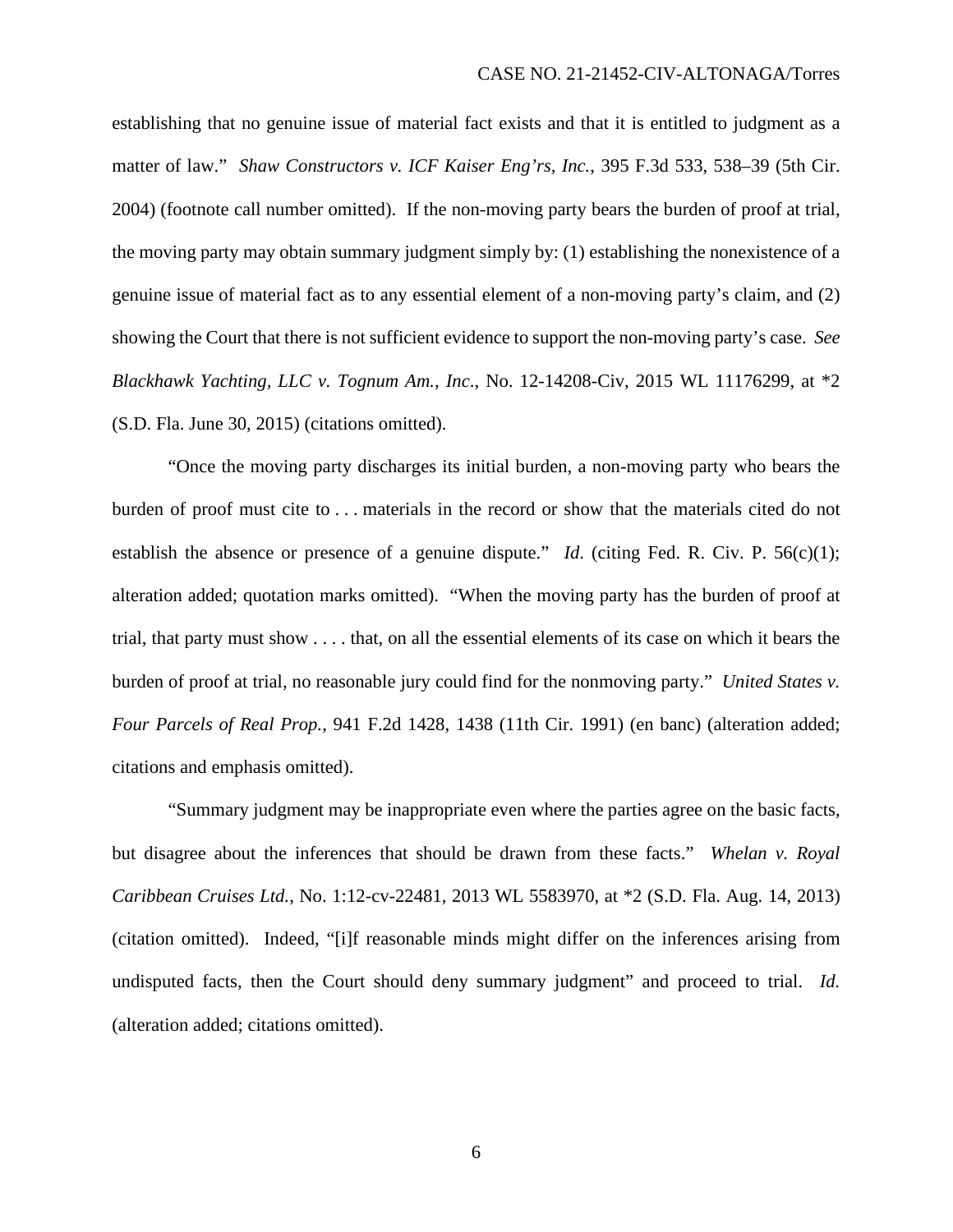## **B. Bifurcation**

Federal Rule of Civil Procedure 42(b) provides "[f]or convenience, to avoid prejudice, or to expedite and economize, the court may order a separate trial of one or more separate issues, claims, crossclaims, counterclaims, or third-party claims." Fed. R. Civ. P. 42(b) (alteration added). "Rule 42(b) confers broad discretion on the district court in this area, as the Rule permits bifurcation merely in furtherance of convenience." *Lapham v. Gov't Emps. Ins. Co.*, No. 8:19-cv-2016, 2019 WL 11074777, at \*2 (M.D. Fla. Nov. 19, 2019) (quotation marks and citation omitted). "Ultimately, whether to bifurcate a trial is a matter to be decided on a case-by-case basis and must be subject to an informed discretion by the trial judge in each instance." *Zarfaty v. Garden Fresh Rest. Corp.*, No. 15-cv-60268, 2019 WL 5617937, at \*2 (S.D. Fla. Oct. 31, 2019) (alteration adopted; quotation marks and citation omitted).

#### **III. DISCUSSION**

# **A. Great Lakes's, AMIKids's, and Lassiter's Motions for Summary Judgment**<sup>5</sup>

Great Lakes argues that no material dispute of fact prevents the Court from concluding that (1) the Policy is void due to Lassiter's breach of the Policy's Named Operator Warranty (*see* Great Lakes's Mot. 6); (2) the Policy never went into effect because Lassiter omitted material information on his application (*see id.* 9); and (3) as a simple loss payee, AMIKids cannot recover under the Policy (*see id.* 12).

<sup>5</sup> Lassiter's and AMIKids's Motions present nearly identical arguments as their Responses to Great Lakes's Motion. Instead of repetitively addressing each Motion separately, the following analysis addresses Great Lakes's Motion, the respective Responses, and Replies. To the extent that Lassiter or AMIKids asserts a novel argument in other filings, the Court includes these arguments in the ensuing analysis.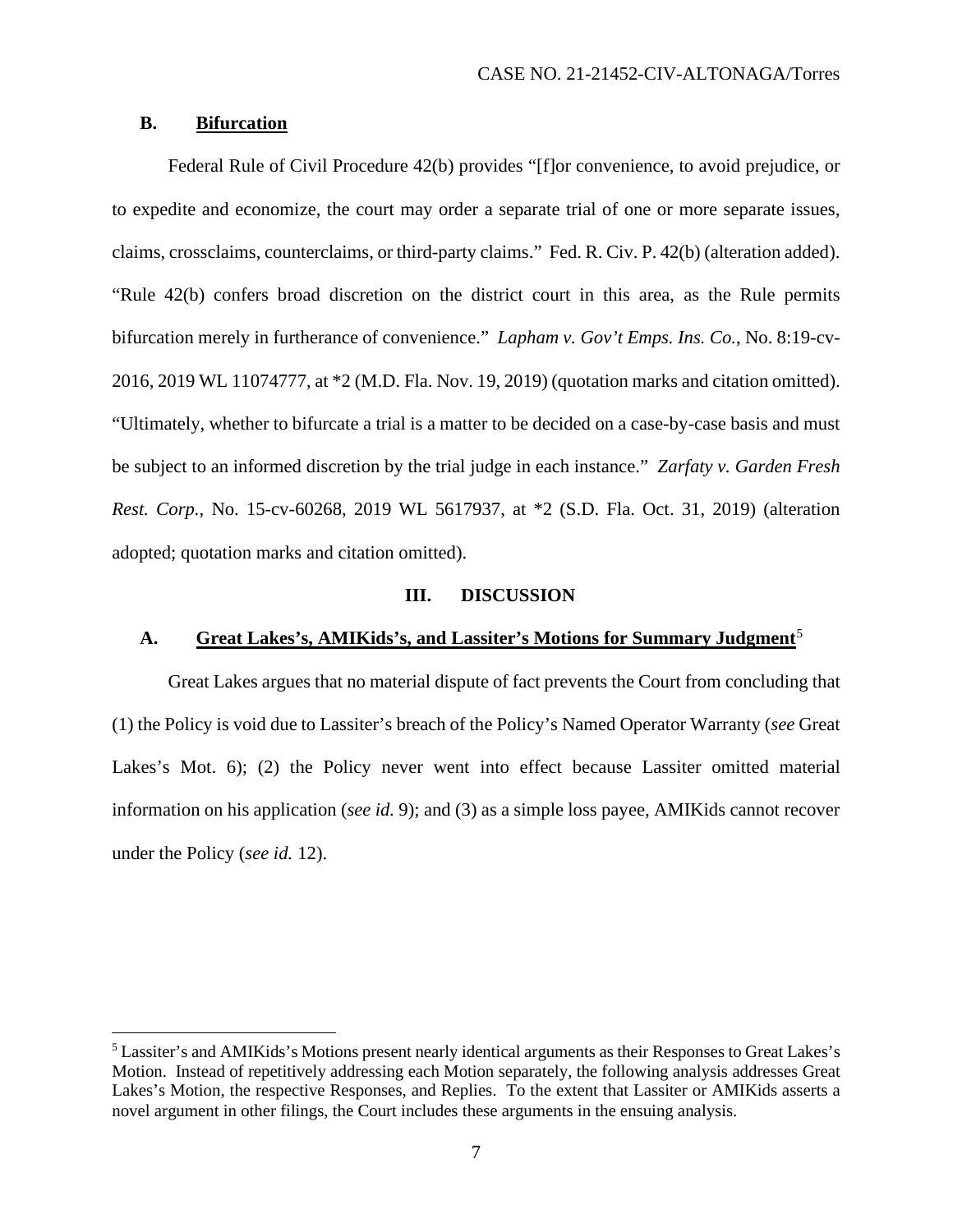### **i. Named Operator Warranty**

Great Lakes argues Lassiter breached the Named Operator Warranty when Kutner helmed the vessel. The success of Great Lakes's argument hinges in part on which jurisdiction's law applies — an issue the parties hotly contest.

*Choice of Law.* Marine insurance contracts fall within federal courts' admiralty jurisdiction and are governed by maritime law. *See GEICO Marine Ins. Co. v. Shackleford*, 945 F.3d 1135, 1139 (11th Cir. 2019). When admiralty jurisdiction applies, established federal rules of law govern over state law. *See Wilburn Boat Co. v. Fireman's Fund Ins. Co*., 348 U.S. 310, 314 (1955) ("[I]n the absence of controlling Acts of Congress this Court has fashioned a large part of the existing rules that govern admiralty. And States can no more override such judicial rules validly fashioned than they can override Acts of Congress." (alteration added; citation omitted)). State law only applies in the absence of a judicially fashioned admiralty rule. *See Shackleford,*  945 F.3d at 1139 (quoting *AIG Centennial Ins. Co. v. O'Neill*, 782 F.3d 1296, 1302 (11th Cir. 2015)).

The Policy's choice-of-law provision accurately reflects the balance between state and federal law but opts for New York instead of Florida law.

It is hereby agreed that any dispute arising hereunder shall be adjudicated according to well established, entrenched principles and precedents of substantive United States Federal Admiralty law and practice but where no such well established, entrenched precedent exists, this insuring agreement is subject to the substantive laws of the State of New York.

(Policy 17 (emphasis omitted)).

The parties agree that federal maritime law trumps state law. (*See* AMIKids's Resp. to Great Lakes 9; Lassiter's Resp. to Great Lakes 2 n.3).<sup>6</sup> But Lassiter and AMIKids insist that

<sup>6</sup> According to AMIKids, Great Lakes waived any reliance on the choice-of-law provision because it "did not allege in its original, amended, or second amended complaint that its claims are governed by New York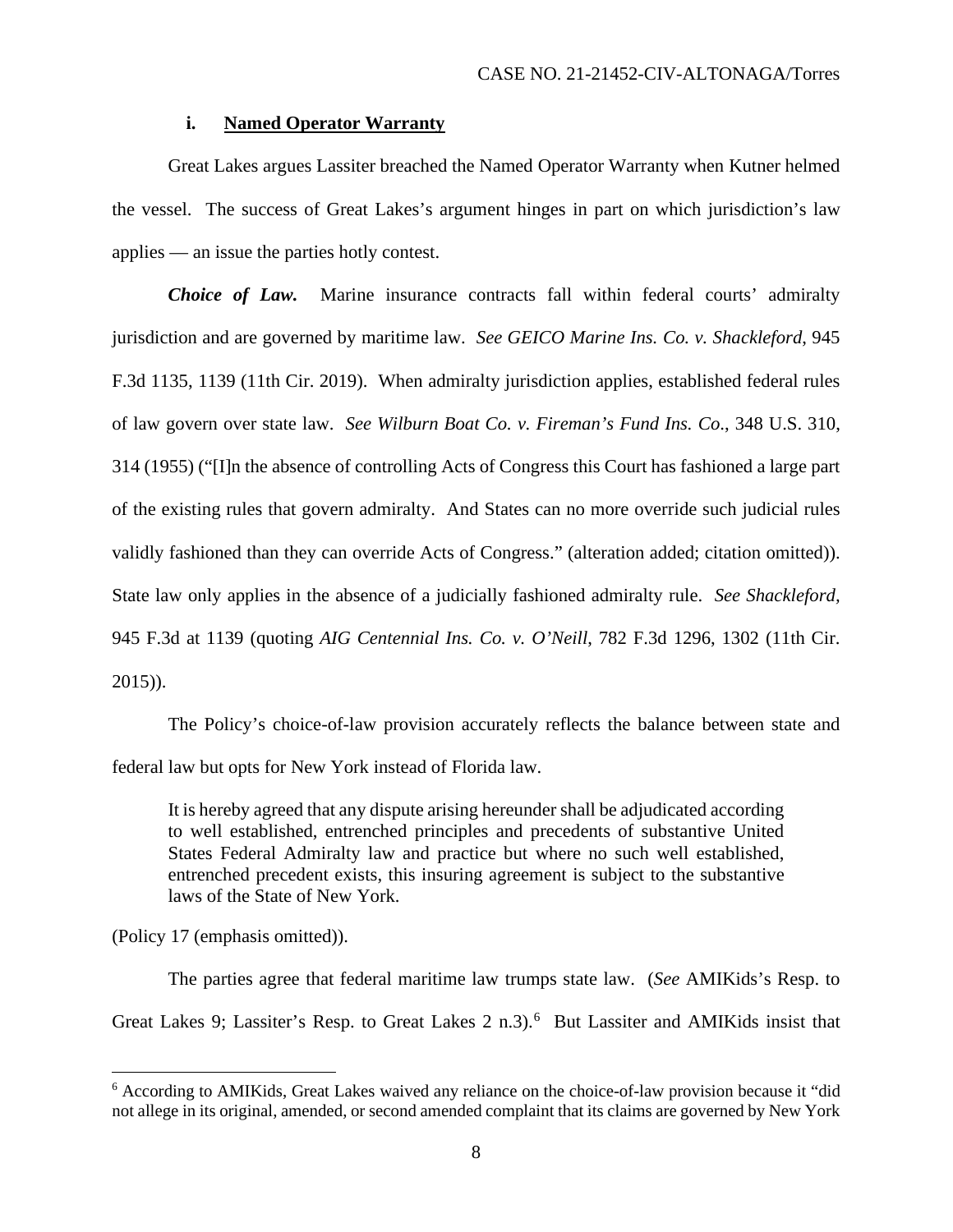Florida, not New York law must supplement any void left by federal maritime law. (*See*  AMIKids's Resp. to Great Lakes 9; Lassiter's Resp. to Great Lakes 1–2).

Of course, the parties' choice-of-law dispute serves no purpose if entrenched federal maritime law governs the Named Operator warranty, but as Lassiter correctly points out, no such law exists. (*See* Lassiter's Resp. to Great Lakes 2 n.2 (citations omitted)); *see also Travelers Prop. Cas. Co. of Am. v. Ocean Reef Charters LLC*, 996 F.3d 1161, 1169 (11th Cir. 2021) ("[T]here is no established and entrenched federal precedent concerning the effect of a breach of a 'named operator' warranty[.]" (alterations added; quotation marks omitted; quoting *Great Lakes Reinsurance (UK), PLC v. Rosin*, 757 F. Supp. 2d 1244, 1257 (S.D. Fla. 2010))).

The question then becomes, does Florida or New York law apply? Under the general rule, a choice-of-law provision controls "unless the state in question 'has no substantial relationship to the parties or the transaction or the state's law conflicts with the fundamental purpose of maritime law.'" *Rosin*, 757 F. Supp. 2d at 1250–51 (quoting *Stoot v. Fluor Drilling Servs., Inc.*, 851 F.2d 1514, 1517 (5th Cir. 1988)).

Lassiter lists an impressive array of facts to argue that New York shares no relationship to

law." (AMIKids's Reply to Great Lakes 5). AMIKids understandably omits any support for this argument because there is none.

It then contends that Great Lakes waived the choice-of-law provision because Great Lakes "argues for the application of case law from . . . multiple non-New York jurisdictions[.]" (*Id.* (alterations added)). In other words, AMIKids believes that a party waives a choice-of-law provision by citing decisions from other jurisdictions. (*See id.* (collecting cases)). Putting aside the ridiculous implications of this argument, AMIKids's cited authorities address situations where a party sought to enforce a choice-of-law provision after failing to invoke the choice-of-law provision. *See Migdal Ins. Co., Ltd. v. Schenker Int'l Inc.*, No. 07- 21011-Civ, 2009 WL 10669110, at \*3 n.4 (S.D. Fla. Mar. 25, 2009) (concluding the plaintiff waived a New York choice-of-law clause because plaintiff "fail[ed] to raise the applicability of New York law[.]" (alterations added)); *Dependable Component Supply Corp. v. Lear Corp.*, No. 06-61105-Civ, 2007 WL 9700500, at \*5 (S.D. Fla. Feb. 20, 2007) ("In [d]efendant's [m]otion, [d]efendant relies on Federal caselaw and the Federal Arbitration Act itself. In opposition to the motion, [p]laintiff relies on Florida law." (alterations added)), *report and recommendation adopted*, 2007 WL 9698314 (S.D. Fla. May 14, 2007). That is clearly not the case here given Great Lakes maintains that the choice-of-law clause controls. (*See*  Great Lakes's Mot. 6–7).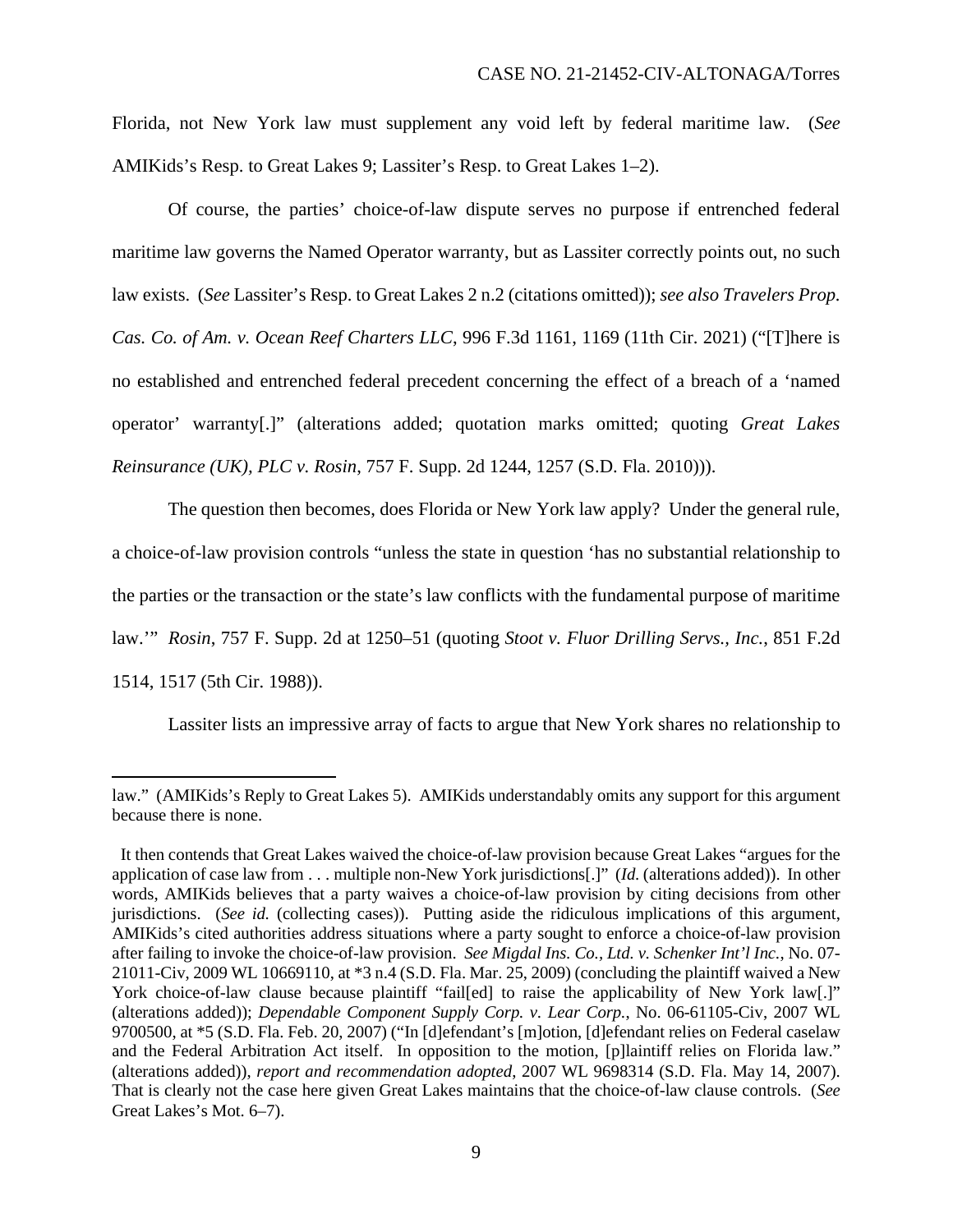the parties or this insurance dispute:

Great Lakes is not a New York corporate entity and it does not have its principal place of business in New York.

. . . .

[The managing general agent, Concept Special Risks] maintained a strong presence in Florida.

. . . .

[T]he producing and surplus lines agent[] issued the Policy pursuant to Florida's Surplus Lines law and delivered the Policy to the Assured and Additional Assured in Florida.

. . . .

The insured Vessel is registered in Florida and its home port is in Destin, Florida. AMIKids [], of St. Petersburg, Florida, is the Vessel's owner, as well as the Policy's Additional Assured and Loss Payee. The Vessel ran aground and sank near Marco Island, Florida. All three crewmembers aboard the Vessel at the time were and are citizens and residents of Florida.

. . . .

Great Lakes' Reservation of Rights Letter was sent by its appointed Florida adjuster[.]

. . . .

(i) the Vessel's owner was/is in Florida; (ii) the Vessel's lessee is based out of North Carolina; (iii) the Vessel was registered, flagged and had its home port in Florida; and (iv) the Vessel was subject to the navigational limits of the East Coast of the United States, Florida and the Bahamas.

(Lassiter's Resp. to Great Lakes 3–5 (alterations added; capitalization and emphases omitted)).

None of these facts, however, excludes the possibility that Great Lakes also shares a

substantial relationship with New York. Certainly, the issue is not whether the state has a *greater*

relationship to the parties or transaction than another state, but whether the state has a *substantial*

relationship to the parties or transaction. *See Rosin*, 757 F. Supp. 2d at 1250–51. And as Great

Lakes points out, many facts weigh *against* Florida: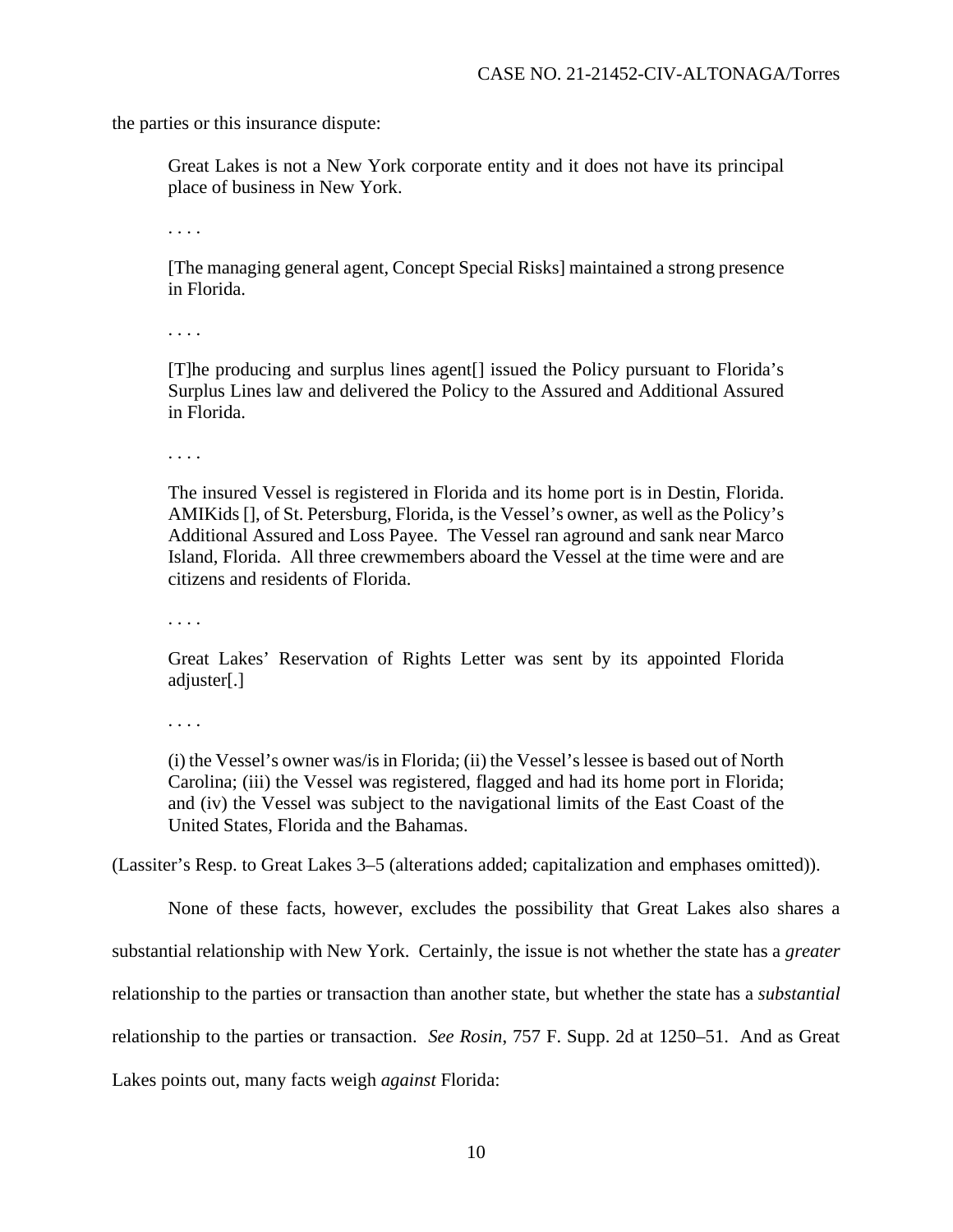Great Lakes is an eligible surplus lines insurer in all 50 of the United States; Great Lakes issues marine insurance policies throughout the United States; neither Great Lakes nor Concept are [sic] registered with the Florida Department of State, Division of Corporations, as a foreign company doing business in Florida; neither Great Lakes nor Concept maintain [sic] any offices in Florida; neither Great Lakes nor Concept have [sic] any employee or agents in Florida.

(Great Lakes's Resp. to Lassiter 5 (capitalization omitted)).

Turning to factors that favor New York, Great Lakes provides several bases to conclude

that it shares a substantial relationship with New York:

1) Great Lakes first applied to be and is admitted as a surplus lines insurer in New York, 2)) [sic] Great Lakes maintains its United States Trust Fund account in the State of New York, 3) Great Lakes's agent for service of process is in the State of New York, and 4) Great Lakes is a wholly owned subsidiary of Munich Re, which owns American Re, and the office [sic] of both Munich Re and Munich American Reassurance Company are located in New York.

(*Id.* 4 (capitalization omitted)).

Courts have concluded that such contacts are sufficient to satisfy the substantial relationship test. *See Rosin*, 757 F. Supp. 2d at 1251; *Great Lakes Ins. SE v. Raiders Retreat Realty Co., LLC*, 521 F. Supp. 3d 580, 586 (E.D. Penn. 2021). The undersigned finds no reason to disagree.

Next, Lassiter argues the choice of law clause "is invalid and unenforceable because it is 'unreasonable or unjust.'" (Lassiter's Resp. to Great Lakes 6 (quoting *Great Lake Reinsurance (UK) PLC v. Durham Auctions, Inc.*, 585 F.3d 236, 244 (5th Cir. 2009))). This argument hinges on Lassiter's mistaken assumption that the correct choice-of-law test evaluates whether the chosen state's laws "conflict 'with the fundamental policy *of a state*'" with a superior interest. (*Id.* (emphasis in original; quoting Restatement (Second) of Conflict of Laws § 187(2) (Am. L. Inst. 1988))). Yet as Lassiter acknowledges, most, if not all, precedent evaluates whether the chosen "state's law conflicts with the fundamental purposes of *maritime law*." (*Id.* (quotation marks and some emphasis omitted; quoting *Stoot*, 851 F.2d at 1517; other citations omitted)).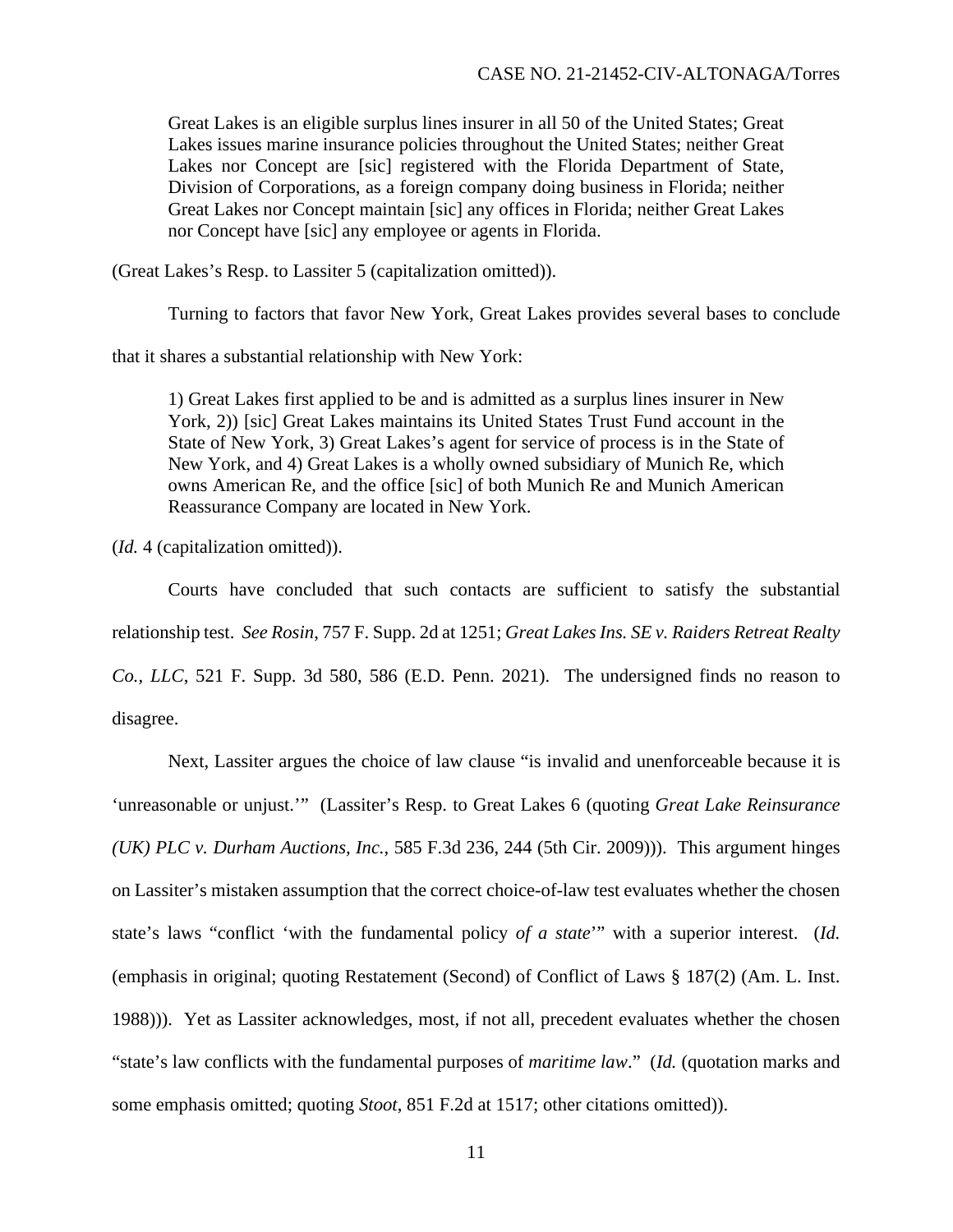Lassiter attempts to distinguish the crushing precedent by suggesting that those courts "misstate[d] . . . the test under [the Restatement]." (*Id.* 6–7 (alterations added)). He maintains that confusion originates from the Fifth Circuit's decision in *Stoot*. (*See id.* 6 (citing 851 F.2d 1514)). Alas, it is Lassiter, not the courts, who is confused.

In *Stoot*, the Fifth Circuit considered whether a Louisiana statute that voided certain indemnification agreements applied to a maritime action. *See* 851 F.2d at 1516. The court applied the now-familiar standard that "where the parties have included a choice of law clause, that state's law will govern unless the state has no substantial relationship to the parties or the transaction or the state's law conflicts with the fundamental purposes of maritime law." *Id.* at 1517 (citing *Hale v. Co-Mar Offshore Corp.*, 588 F. Supp. 1212, 1215 (W.D. La. 1984))*.* The court ultimately concluded that Louisiana law applied to the dispute. *See id.* at 1518

Diving deeper into precedent, Lassiter argues *Stoot* misapplied *Hale.* (*See* Lassiter's Resp. to Great Lakes 6–7). In *Hale*, the court relied on section 187 of the Restatement (Second) of Conflicts of Laws, in fashioning the following choice-of-law test:

Under admiralty law, the law of the state chosen by the parties to govern their contractual rights and duties will be applied unless . . . application of the law of the chosen state would be contrary to a fundamental policy of the *jurisdiction* which would provide the rule of decision for the particular issue involved in the absence of an effective contrary choice of law by the parties.

*Hale*, 588 F. Supp. at 1215 (alteration and emphasis added; footnote call number omitted; citing Restatement (Second) of Conflict of Laws § 187(2) (Am. L. Inst. 1971); other citation omitted). According to Lassiter, a correct reading of *Hale* requires that the Court evaluate whether New York law conflicts with a fundamental policy of Florida because Florida is the "*jurisdiction* which would provide the rule of decision" in the absence of Great Lakes's choice-of-law clause. (Lassiter's Resp. to Great Lakes 7 (some emphasis omitted; quotation marks omitted; quoting *Hale*, 588 F. Supp. at 1215)).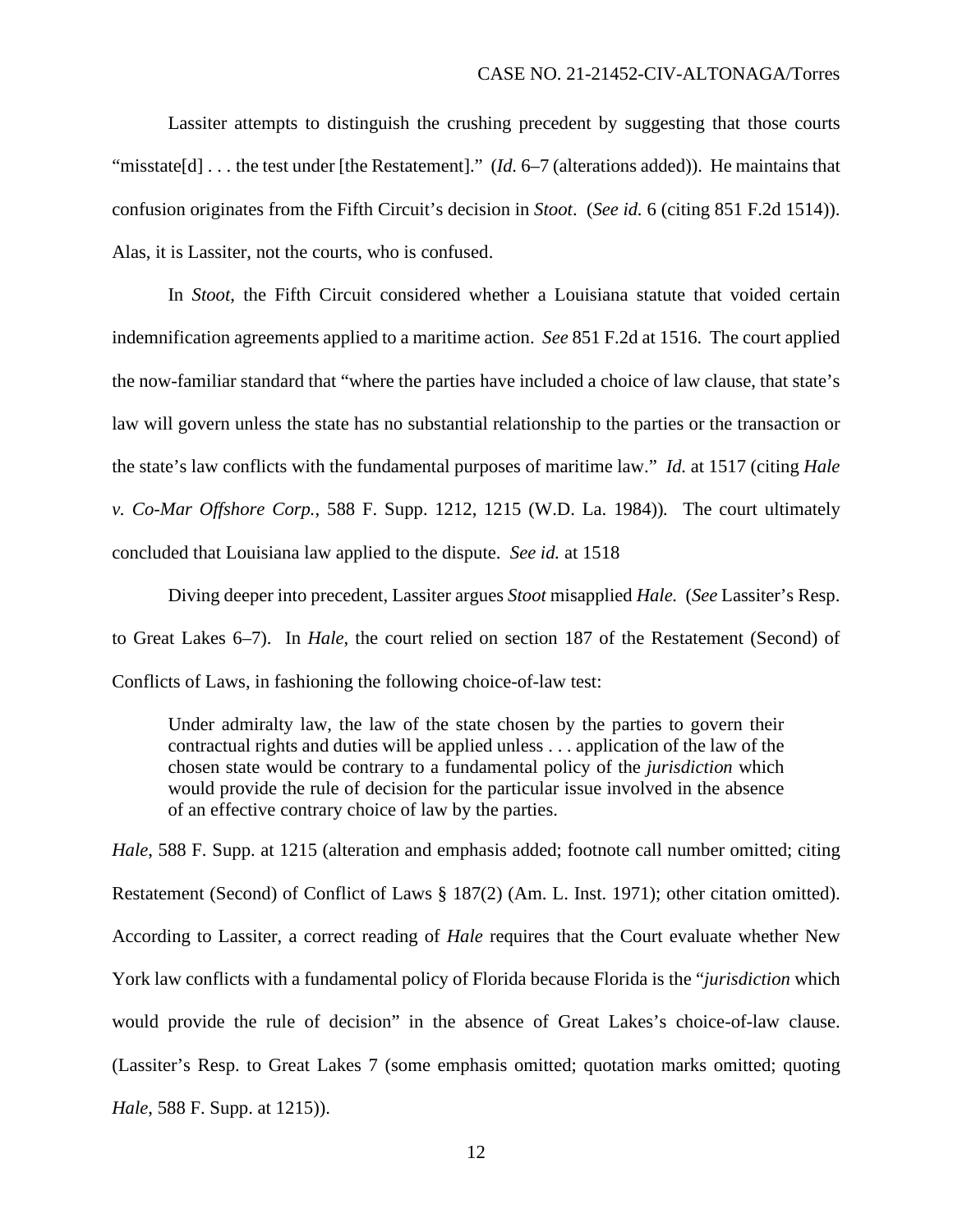Lassiter misunderstands *Hale*. The "*jurisdiction* which would provide the rule of decision" is maritime jurisdiction, not Florida. *Hale*, 588 F. Supp. at 1215 (emphasis added; footnote call number omitted). Lassiter even stipulated to this effect. (*See, e.g.*, Lassiter's Resp. to Great Lakes 2 ("This insurance coverage and contractual dispute is proceeding under admiralty jurisdiction and is subject to federal maritime conflict of laws." (citations omitted))).

To the extent Lassiter argues that maritime jurisdiction would not be the "rule of decision" in the absence of the choice-of-law provision, the court in *Hale* specifically used the word "jurisdiction" instead of "state" to encompass maritime jurisdiction, as opposed to limiting the test to states. 588 F. Supp. at 1215. Tellingly, shortly after the court defined the choice-of-law test, it concluded that Oklahoma law did not conflict with maritime law. *See id.* at 1215–16 ("As for public policy considerations, the Court must look to those underlying admiralty law because maritime rules of decision would apply in the absence of a choice of Oklahoma law. An agreement to indemnify an indemnitee against the consequences of his own negligent act does not violate any fundamental policy of maritime law." (citation omitted)).

In the absence of beneficial precedent, Lassiter turns to the Restatement. (*See* Lassiter's Resp. to Great Lakes 2–3). Under Section 187(2),

(2) The law of the state chosen by the parties to govern their contractual rights and duties will be applied, even if the particular issue is one which the parties could not have resolved by an explicit provision in their agreement directed to that issue, unless either

- (a) the chosen state has no substantial relationship to the parties or the transaction and there is no other reasonable basis for the parties' choice, *or*
- (b) application of the law of the chosen state would be contrary to a fundamental policy of a state which has a materially greater interest than the chosen state in the determination of the particular issue and which, under the rule of [section] 188, would be the state of the applicable law in the absence of an effective choice of law by the parties.

Restatement (Second) of Choice of Law § 187(2) (Am. L. Inst. 1988) (alteration and emphasis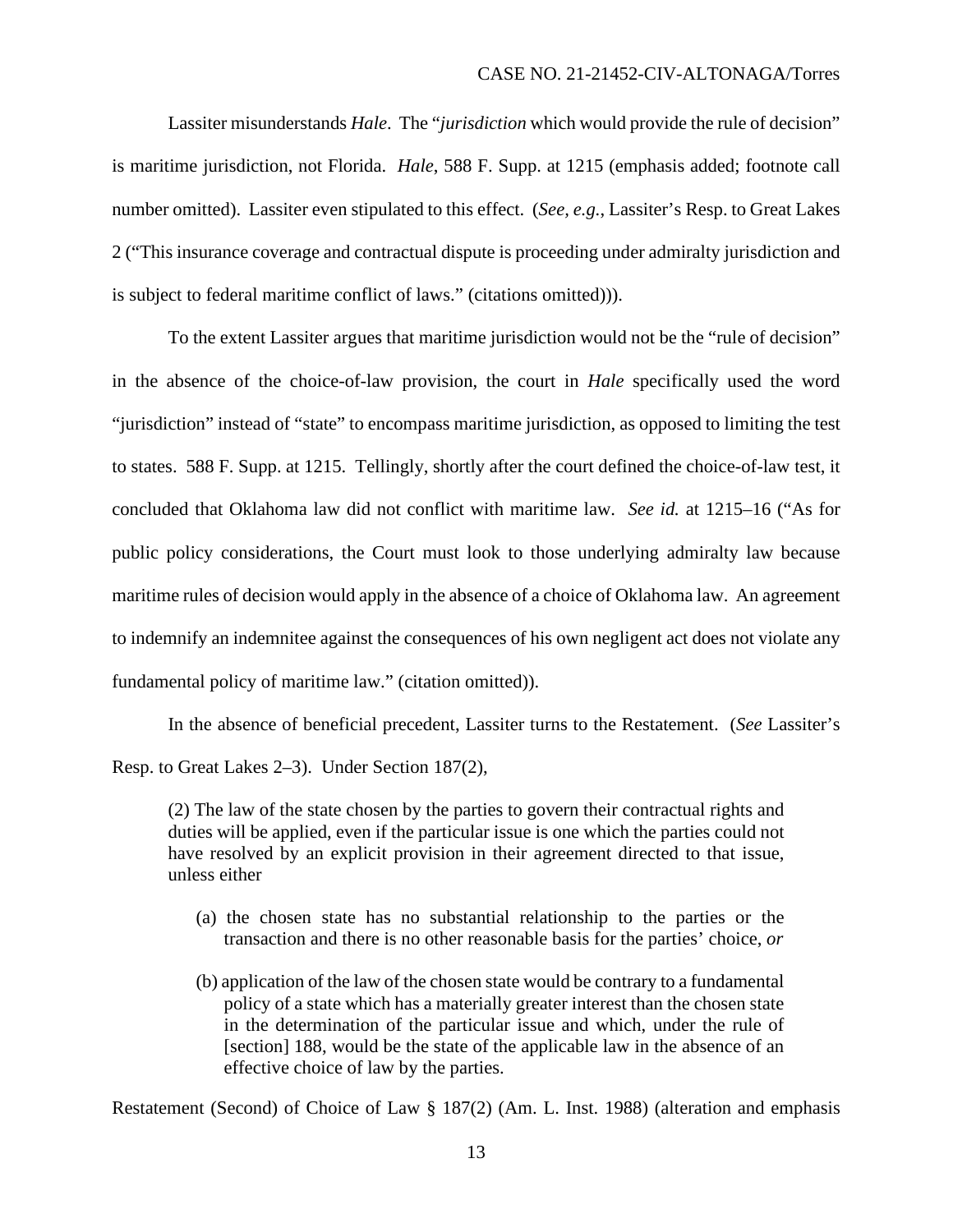added).

Lassiter's reliance is misplaced for two reasons. First, he does not cite any case in the Eleventh Circuit where a court has applied section 187(2) to matters arising under admiralty jurisdiction.

Second, even if section 187(2) applied, Lassiter fails to demonstrate how New York law conflicts with a fundamental policy of Florida. He argues that Florida prevents insurers from voiding coverage on technicalities, whereas New York voids coverage irrespective of whether a violation was material. (*See* Lassiter's Resp. to Great Lakes 8–9). Although Lassiter is correct that Florida Statute section 627.409(2) prohibits insurers from voiding a policy unless a violation "increased the hazard by any means within the control of the insured[,]" Fla. Stat.  $\S$  627.409(2) (alteration added) (*see* Lassiter's Resp. to Great Lakes 8–9), Florida has also carved out an exception to section 627.409(2) for surplus lines insurers, *see* Fla. Stat. § 626.913(4) ("[T]he provisions of chapter 627 do not apply to surplus lines insurance authorized under [sections] 626.913–626.937, the Surplus Lines Law." (alterations added)).

Courts agree that section 626.913(4) abrogates section 627.409. *See, e.g.*, *Aspen Specialty Ins. Co. v. River Oaks of Palm Beach Homeowner's Ass'n, Inc.*, No. 11-cv-81380, 2012 WL 3260398, at \*3 (S.D. Fla. Aug. 8, 2012) (concluding section 627.409 does not apply to surplus lines insurers); *Hamilton Specialty Ins. Co. v. Chandalar, LLC*, No. 4:19cv173, 2019 WL 8071780, at \*1 (N.D. Fla. Sept. 17, 2019) ("[Section] 627.409 does not apply to surplus-lines insurance." (alteration added)). And the parties here agree that Great Lakes is a surplus lines insurer. (*See*  Great Lakes's SOF ¶ 23; AMIKids's Resp. to Great Lakes's SOF ¶ 23; Lassiter's Resp. to Great Lakes's SOF  $\P$  23). Great Lakes is therefore exempt from section 627.409.<sup>7</sup>

 $<sup>7</sup>$  Lassiter provides a curious response to Great Lakes's invocation of section 626.913(4). He states Great</sup> Lakes waived any reliance on the statute because it did not "assert Section 626.913(4) as an affirmative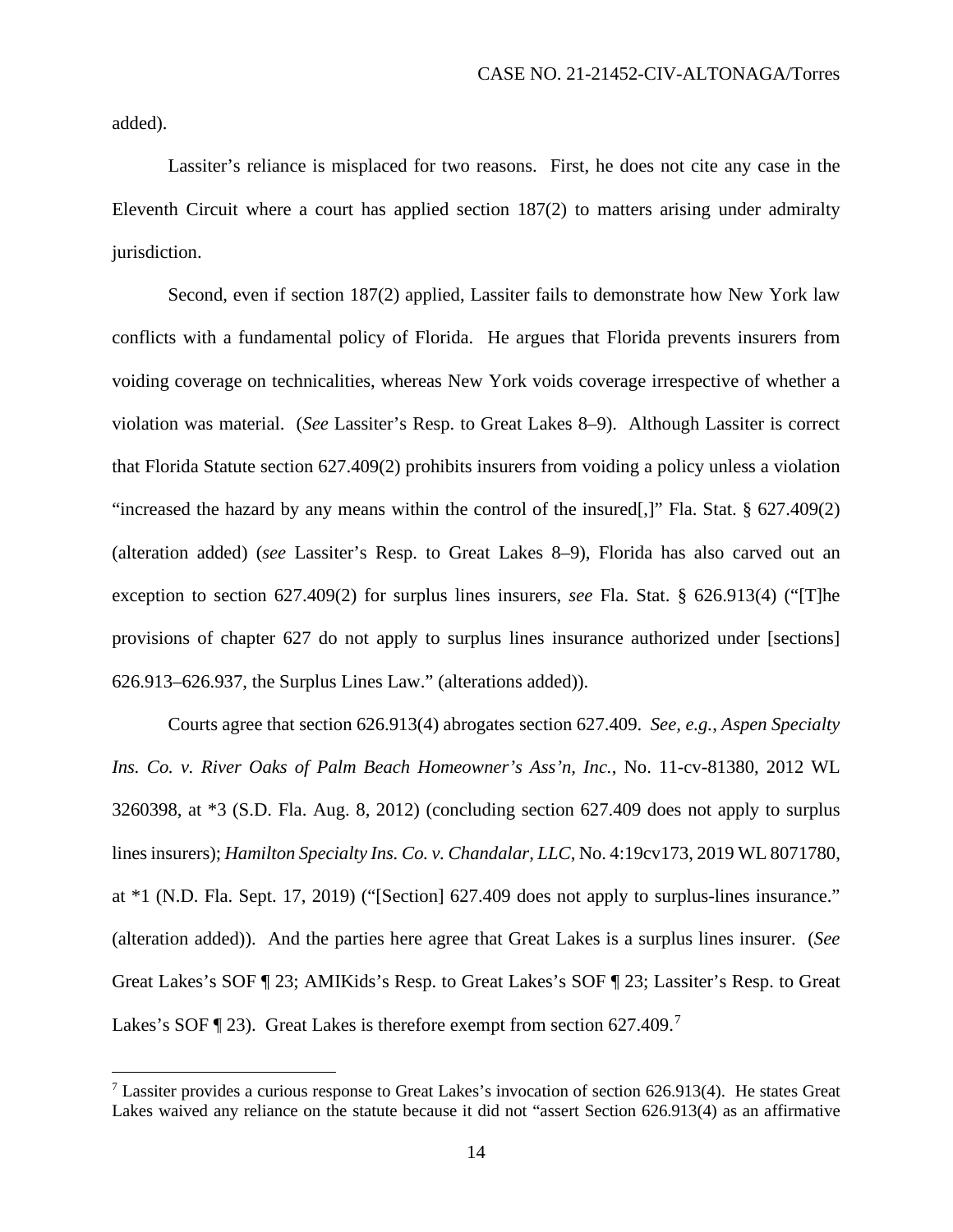Even if New York voids coverage for immaterial violations, Florida law adopts a similar approach for surplus lines insurers. Given the shared policy, the Court rejects Lassiter's argument that application of New York law would conflict with a fundamental policy of Florida. *See*  Restatement (Second) of Conflict of Law § 187(2)(b) (Am. L. Inst. 1988). To the contrary, the two states appear to be in harmony when it comes to surplus lines insurers.

Without support from maritime law, precedent in this Circuit, or the Restatement, Lassiter's attempt to have the Court apply Florida law fails. New York law applies to the Named Operator Warranty and any other provision that is not subject to entrenched federal maritime law. *See Ocean Reef Charters LLC*, 996 F.3d at 1164.

*Application of Named Operator Warranty***.** Relying on New York law, the Court turns to the merits. Great Lakes maintains that Kutner's operation of the vessel breached the Named Operator Warranty and rendered the entire Policy void. (*See* Great Lakes's Mot. 6). AMIKids argues Kutner never "operated" the vessel for purposes of the Named Operator Warranty. (*See*  AMIKids's Resp. to Great Lakes 10). And Lassiter argues in the alternative that Kutner's conduct only constituted an inactionable breach. (*See* Lassiter's Resp. to Great Lakes 13). AMIKids and Lassiter fail to persuade.

New York law requires strict construction of warranties irrespective of a causal connection to the alleged loss. *See Great Lakes Ins. SE v. Aarvik*, No. 18-cv-60705, 2019 WL 201258, at \*3– 4 (S.D. Fla. Jan. 15, 2019) (setting forth relevant New York law regarding the effect of a breach

defense to Lassiter's [c]ounterclaim[.]" (Lassiter's Reply to Great Lakes 6 (alterations added; capitalization omitted)). But "[a]n affirmative defense is a defense which 'admits the essential facts of a complaint and sets up other facts in justification or avoidance.'" *Losada v. Norwegian (Bahamas) Ltd.*, 296 F.R.D. 688, 690 (S.D. Fla. 2013) (alteration added; quoting *Will v. Richardson-Merrell, Inc.*, 647 F. Supp. 544, 547 (S.D. Ga. 1986)). Here the Court relies on section 626.913(4) to ascertain the validity of a choice-of-law clause, an issue that has no bearing on allegations in Lassiter's Amended Counterclaim (*see* [ECF No. 108] 14–27). Without a nexus to the Amended Counterclaim, Great Lakes's invocation is not construed as an affirmative defense.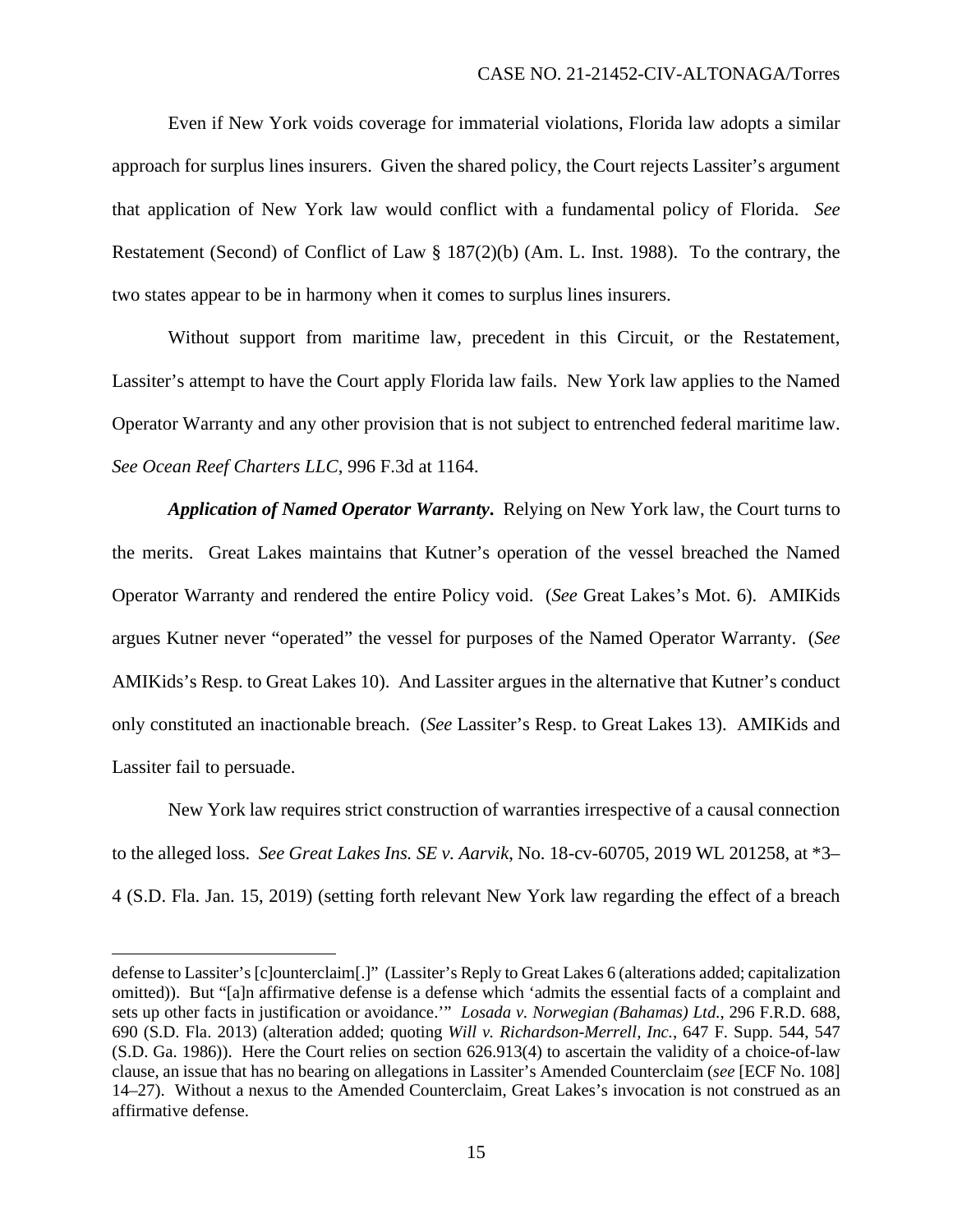of an express warranty in a marine insurance policy); *Hartford Fire Ins. Co. v. Mitlof*, 208 F. Supp. 2d 407, 412 (S.D.N.Y. 2002) ("Under New York law, recovery under a marine insurance contract is precluded if a warranty is breached, regardless of its materiality to the insurer's risk." (citation omitted)).

"The starting point in interpreting an insurance policy is to determine whether the policy terms are ambiguous. As a general rule, plain or unambiguous language will be given its ordinary meaning and effect, and the need to resort to rules of construction arises only when an ambiguity exists." *Com. Union Ins. Co. v. Flagship Marine Servs., Inc.*, 190 F.3d 26, 32–33 (2d Cir. 1999) (citation and quotation marks omitted); *see also Baer v. Silversea Cruises Ltd.*, 752 F. App'x 861, 866 (11th Cir. 2018). "As with contracts generally, a provision in an insurance policy is ambiguous when it is reasonably susceptible to more than one reading." *In re Prudential Line Inc.*, 158 F.3d 65, 77 (2d Cir. 1998) (quoting *Haber v. St. Paul Guardian Ins. Co.*, 137 F.3d 691, 695 (2d Cir.1998)). Determining whether an insurance policy is ambiguous "is a matter of law for the court to decide." *Flagship Marine Servs., Inc.*, 190 F.3d at 33 (citation and quotation mark omitted).

The Named Operator Warranty states that only a covered person may "operate" the vessel. (Policy 16). The Policy eliminates any ambiguity surrounding the meaning of "operate": "operate . . . means to navigate or to be in physical control of *or to be at the helm* of the Scheduled Vessel." (*Id.* 4 (alterations and emphasis added)). Reading these two provisions together requires the conclusion that any individual who helms the vessel is operating it and thus must also be covered under the Policy. This interpretation is consistent with the text of the Policy and supported by other decisions. *See, e.g.*, *Openwater Safety IV, LLC v. Great Lakes Ins. SE*, 435 F. Supp. 3d 1142, 1157 (D. Colo. 2020) ("Accordingly, this court specifically interprets the term 'operator' as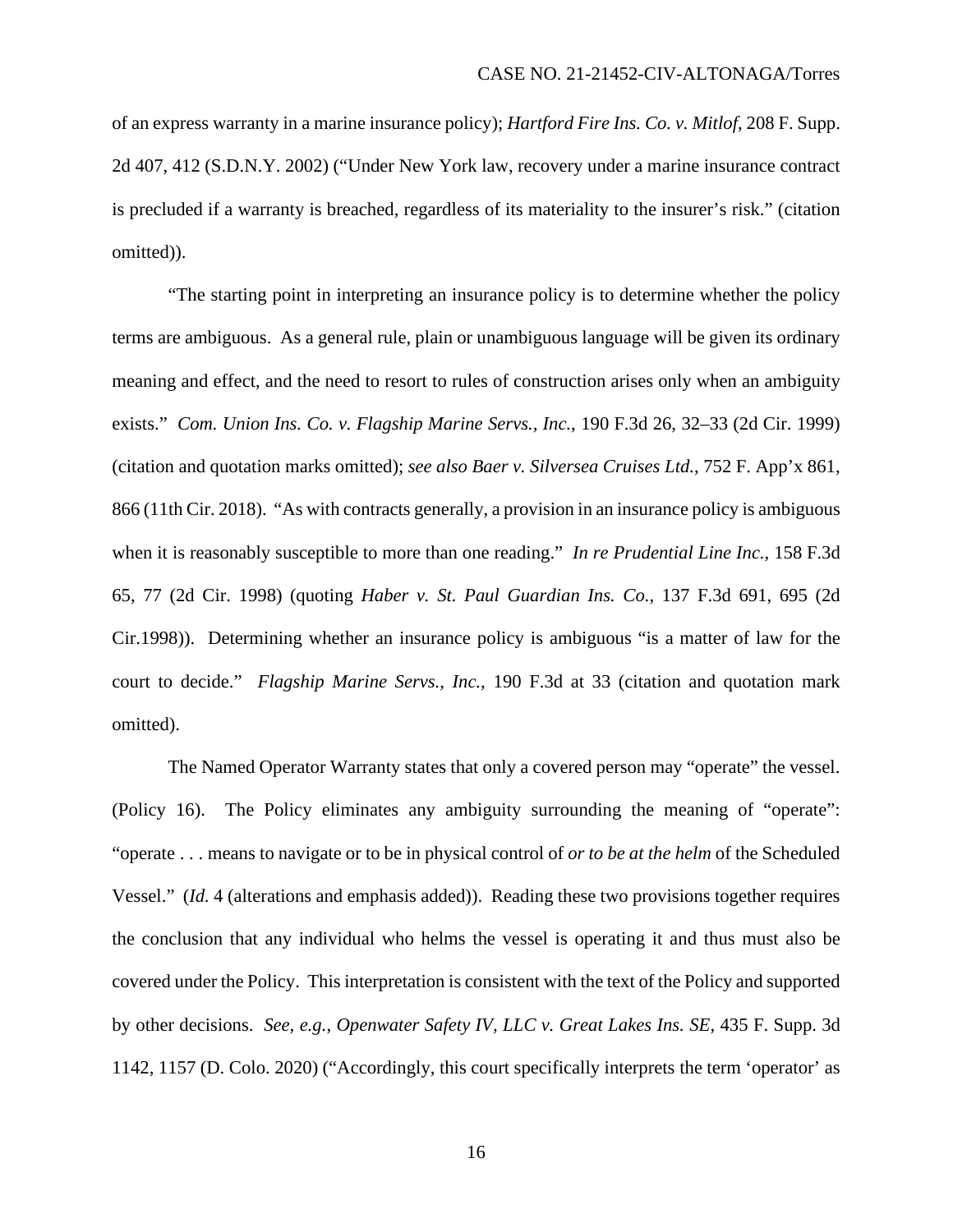'one who is navigating, in control of, or at the helm of the Scheduled Vessel.'").

Despite this reasonable interpretation of these provisions, AMIKids and Lassiter attempt to create ambiguity where none exists. Citing a litany of authority and evidence, AMIKids uses the absence of a definition for "navigate" to argue Russick navigated, and consequently operated, the vessel at the time of the incident. (*See* AMIKids's Resp. to Great Lakes 10–13). It agrees that Kutner repeatedly helmed the vessel, including on the day it ran aground, but asserts that Russick's navigation and command of the vessel also fall within the ambit of the Policy's definition of "operate." (*See id.* at 5 ("Although [Russick] was in command and physical control of the Vessel, [Kutner] . . . was at the helm under the command and control of . . . Russick." (alterations added)); *see also* Lassiter's Resp. to Great Lakes's SOF ¶¶ 50, 54). AMIKids and Lassiter miss the point.

In placing "or" between "navigate[,]" "be in physical control of[,]" and "be at the helm of[,]" the Policy makes clear that "or" modifies each verb/prepositional phrase to make each nonexclusive of the others. (Policy 4 (alterations added)); *see also OPTIS Wireless Tech. LLC v. ZTE Corp.*, No. 2:15-cv-300, 2016 WL 1599478, at \*42 (N.D. Tex. Apr. 20, 2016) ("Although 'or' is used in both senses in common usage, 'the meaning of *or* is usually inclusive.'" (emphasis included; alteration adopted; quoting Bryan A. Garner, Garner's Dictionary of Legal Usage 639  $(3d$  ed.  $2011)$ )).<sup>8</sup> In other words, Russick could navigate the vessel while Kutner helmed it, and both would technically be "operating" the vessel for purposes of the Policy.

The nonexclusive nature of "or" is evident from the fact that an individual who "helm[s]" the vessel may also be technically "in physical control of" it by virtue of the helmsman's ability to steer or move the vessel. (Policy 4 (alteration added)). The same can be said for "navigate," *i.e.*, someone who navigates a ship can be "in physical control of" the vessel. (*Id.*).If the Policy sought

<sup>8</sup> "[O]perate . . . means to navigate *or* to be in physical control of *or* to be at the helm of the Schedule Vessel." (Policy 4 (alterations and emphasis added)).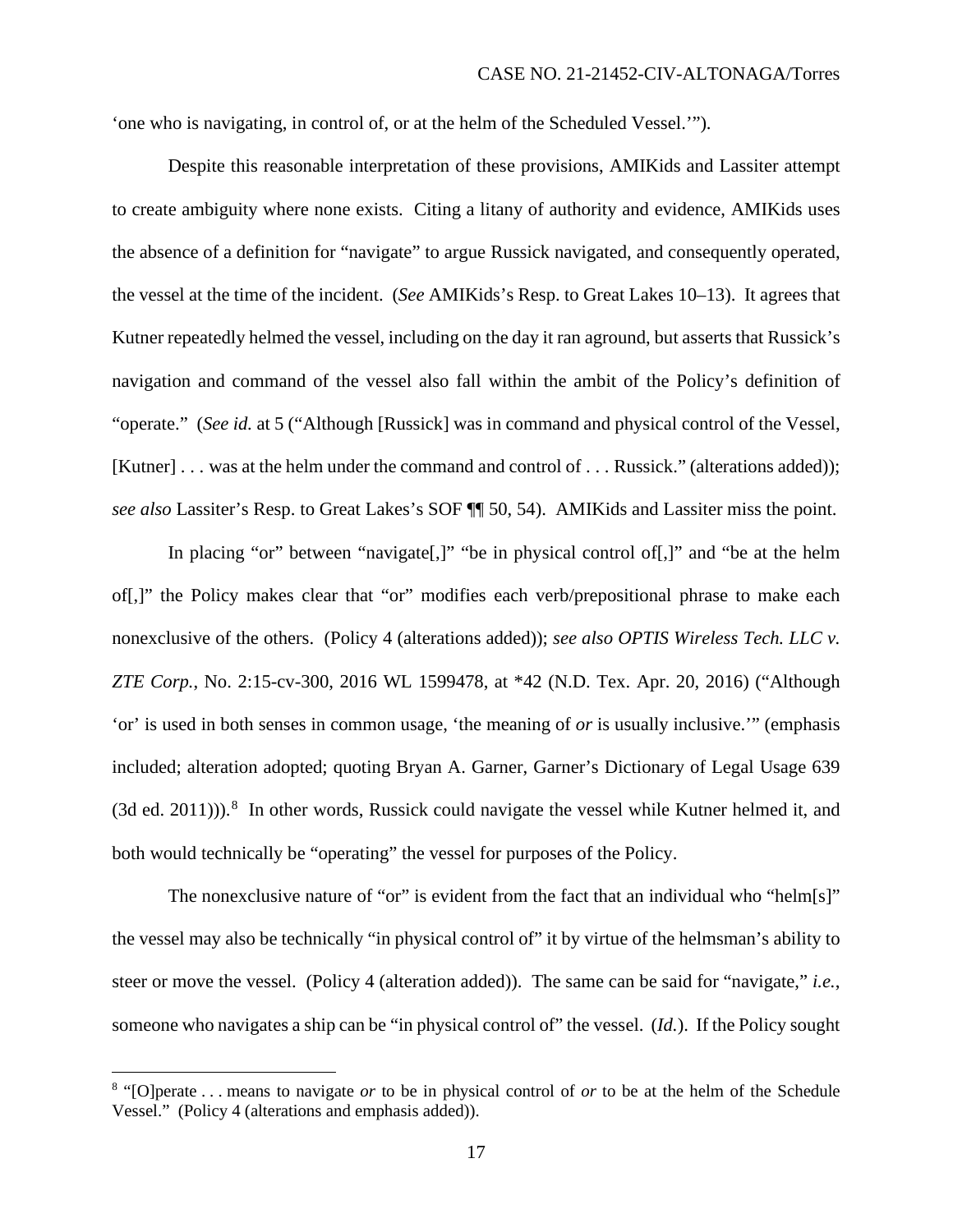to use "or" in an exclusive sense, then it would have prevented such overlap by prefacing the definition with a qualifier like "either." (*See id.* ("[O]perate . . . means [*either*] to navigate or to be in physical control of or to be at the helm of the Scheduled Vessel." (alterations and emphasis added))) *see also Kustom Signals, Inc. v. Applied Concepts, Inc.*, 264 F.3d 1326, 1331–32 (Fed. Cir. 2001). But it does not. Instead, the overlapping meanings of the verbs/prepositional phrases and the absence of any qualifier necessarily create a situation where individuals can separately helm and navigate the vessel, yet both would be operating the vessel for purposes of the Policy.

Unfortunately for AMIKids and Lassiter, the distinction nevertheless means that even if Russick was in control, the Policy became void once Kutner first helmed the vessel because he was not "covered" under the Policy. (*See* Policy 16 ("It is warranted that the Scheduled Vessel will be operated only by covered persons.").

Next, AMIKids invokes the Claims Manual [ECF No. 129-8] to argue that Great Lakes did not comply with its own policies. (*See* AMIKids's Resp. to Great Lakes 6, 13–15). The Claims Manual states that Great Lakes should not deny a claim for breach of warranty "where the only ground for rejection is the breach of warranty unless the circumstances of the claim are connected with the breach; or unless the breach relates to the safety of the vessel, its crew or a member of the public." (Claims Manual 10).

There are a few flaws with AMIKids's argument. First, under New York law, "parol evidence is admissible only when an insurance policy is ambiguous[.]" *N.Y. Marine & Gen. Ins. Co. v. Tradeline (L.L.C.)*, 266 F.3d 112, 124 n.5 (2d Cir. 2001) (alteration added; citation omitted). The Claims Manual constitutes parol evidence because the Policy never integrated it into the terms of the contract. (*See generally* Policy). The Court therefore cannot consider the Claims Manual because it constitutes extrinsic evidence.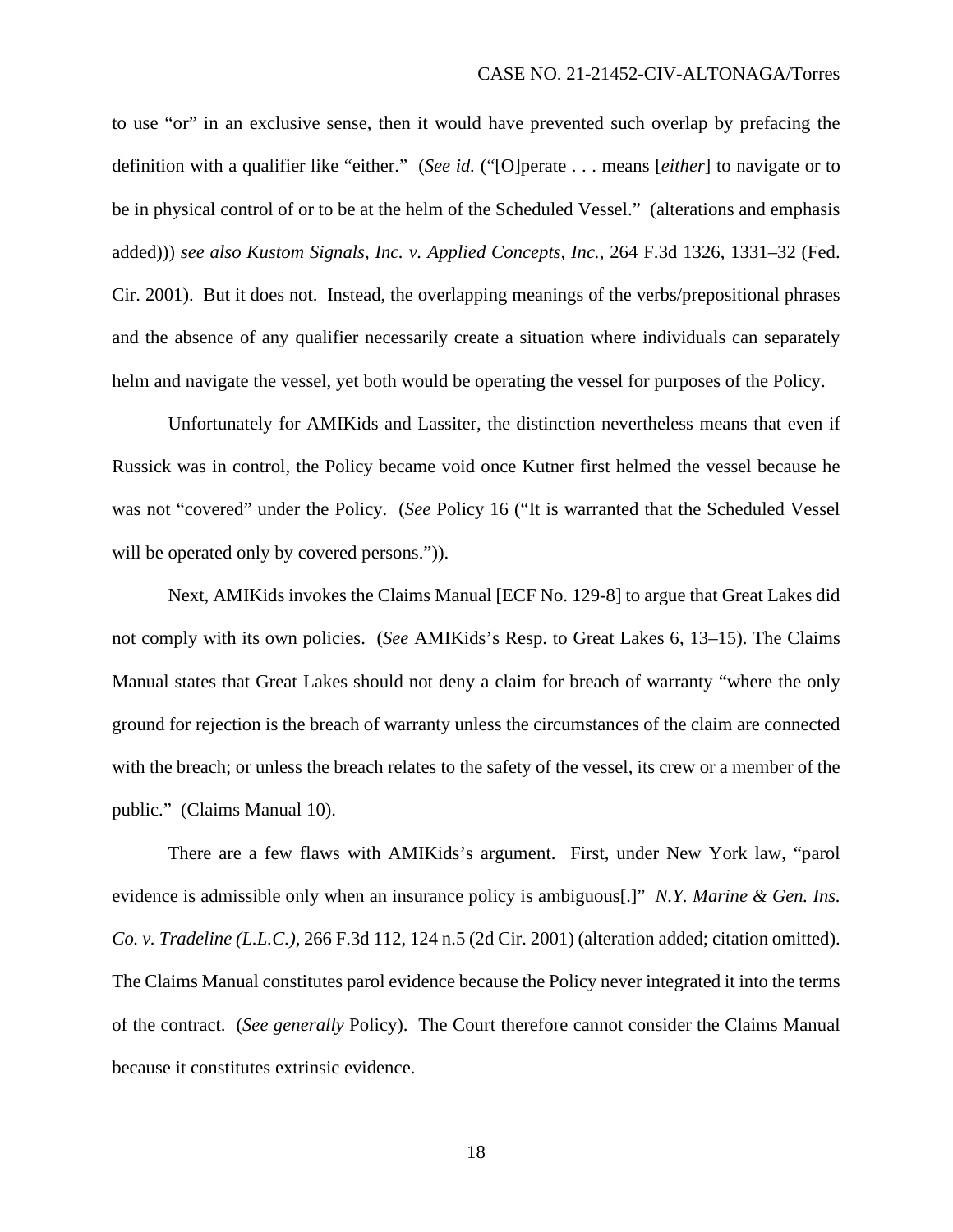Second, and more importantly, even if the Policy integrated the Claims Manual, Great Lakes complied with its obligations. The parties agree that Kutner's operation of the vessel did not increase the likelihood that the incident would occur, but Kutner's operation of the vessel necessarily created a nexus, albeit a weak one, to the accident. AMIKids cannot shake the nexus because, as Great Lakes observes, "the 'circumstances of the claim were connected with the breach' in that the Vessel ran aground while Mr. Kutner was operating." (Great Lakes's Reply to AMIKids 2 (citation omitted)). $9$ 

Moving on from the Claims Manual, AMIKids's culminating argument against voiding the Policy for violating of the Named Operator Warranty relies on *Insurance Company of North American v. Zaglool*, 526 F. Supp. 2d 361 (E.D.N.Y. 2007). (*See* AMIKids's Resp. to Great Lakes 14). It is an anticlimactic culmination considering AMIKids completely misquotes *Zaglool*'s holding. (*Compare id.* ("The court . . . *held* that 'it is unfathomable that the operation of the vessel by a mechanic was a breach of the policy when the policy itself requires the owner to maintain the vessel.'" (emphasis added; quoting *Zaglool*, 526 F. Supp. 2d at 366)), *with Zaglool*, 526 F. Supp. 2d at 366 ("Zaglool *counters* that Hartman's operation did not breach the warranty because . . . 'it is unfathomable that the operation of the vessel by a mechanic was a breach of the policy when the policy itself requires the owner to maintain the vessel.'" (alteration and emphasis added))).

Putting aside AMIKids's mischaracterization, *Zaglool* is distinguishable in that the court interpreted two provisions of the policy to cover the insured's liability for a mechanic's conduct. *See* 526 F. Supp. 2d at 368. Here, AMIKids fails to identify a second provision of the Policy that

<sup>&</sup>lt;sup>9</sup> AMIKids insists the Claims Manual's use of "connected" requires that Great Lakes demonstrate the breach "caused or contributed to the loss[.]" (AMIKids's Reply to Great Lakes 7 (alteration added)). Not so. "Connected" is not the same as "caused." The distinction is evident from other sections of the Claims Manual that specifically require a causal link. (*See, e.g.*, Claims Manual 12 ("A liability claim may be derived from the legal liability of a policyholder or 'covered person' to a third party, which has *caused or resulted in* injury or damage, to third party property[.]" (alteration and emphasis added))).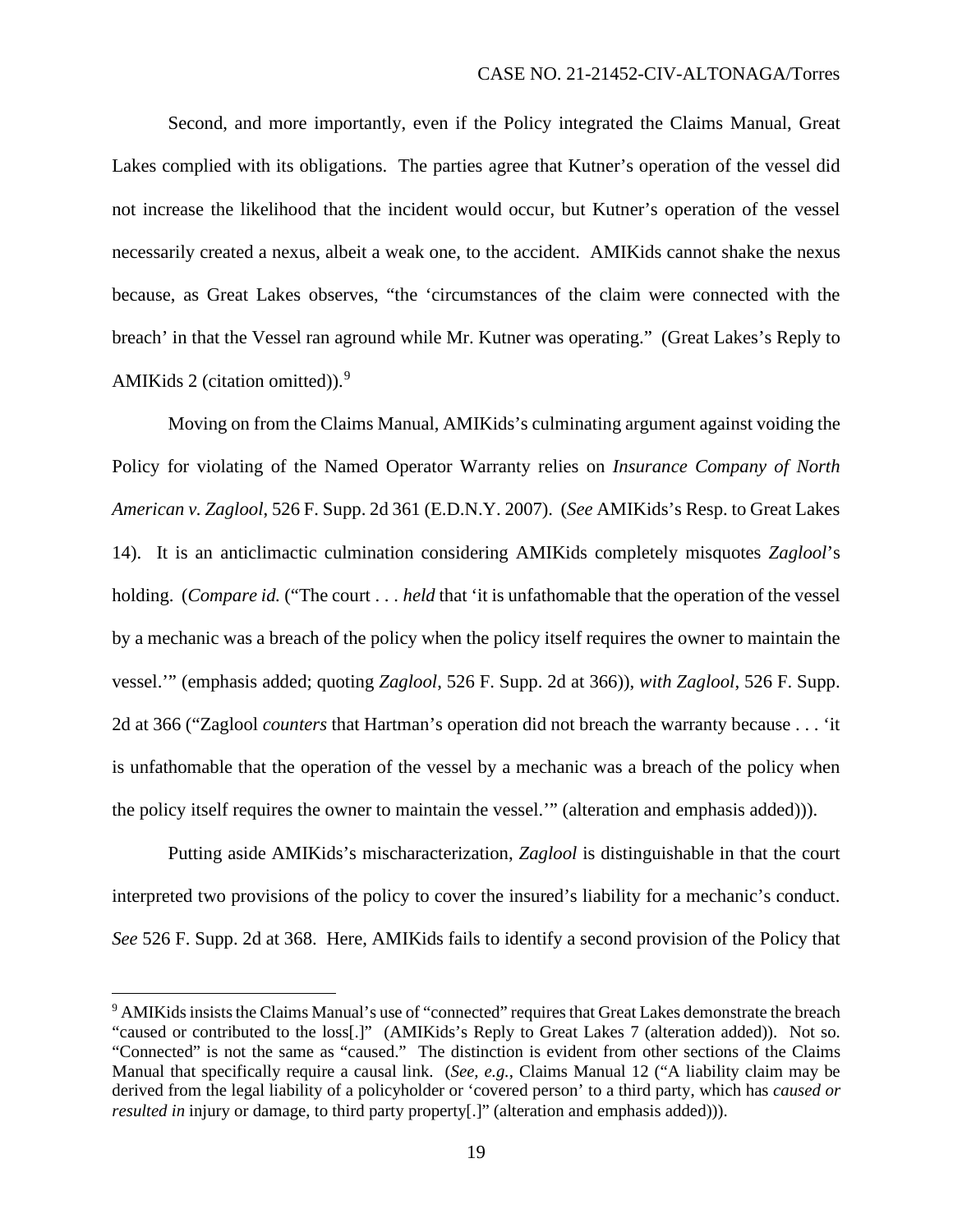prompts the same outcome.

In sum, the Policy became void the moment Kutner first helmed the vessel. This conclusion is largely the byproduct of New York law which requires strict construction and compliance with maritime insurance warranties regardless of a breach's materiality. Great Lakes's Motion for Summary Judgment must therefore be granted with respect to the Named Operator Warranty.

# **ii. Criminal Conviction Omission**

Although the foregoing discussion effectively ends the inquiry into coverage, the lifespan of the Policy — specifically when it became void — could impact issues around liability. These implications merit inquiry into whether Lassiter's omission on his insurance application voided the Policy. Once again, the Court applies federal maritime law where applicable, and if not, New York law. Upon doing so, it appears that a genuine issue of material fact exists as to whether Lassiter's omission could be deemed material to the underwriting process. The Court explains.

The well-settled maritime doctrine of *uberrimae fidei* is the controlling law within the Eleventh Circuit and therefore applies to this dispute. *See Steelmet, Inc. v. Caribe Towing Corp.*, 747 F.2d 689, 695 (11th Cir. 1984) ("The general rule of [*uberrimae fidei*], requiring full disclosure, is well settled in this circuit, and as a clear rule of maritime law it is the controlling federal rule even in the face of contrary state authority." (alteration added; citation omitted)). "*Uberrimae fidei* requires that an insured fully and voluntarily disclose to the insurer all facts material to a calculation of the insurance risk." *HIH Marine Servs. v. Fraser*, 211 F.3d 1359, 1362 (11th Cir. 2000) (citations omitted).

The *uberrimae fidei* doctrine requires the insured to exercise the "highest degree of good faith" in entering a marine insurance contract because "the underwriter often has no practicable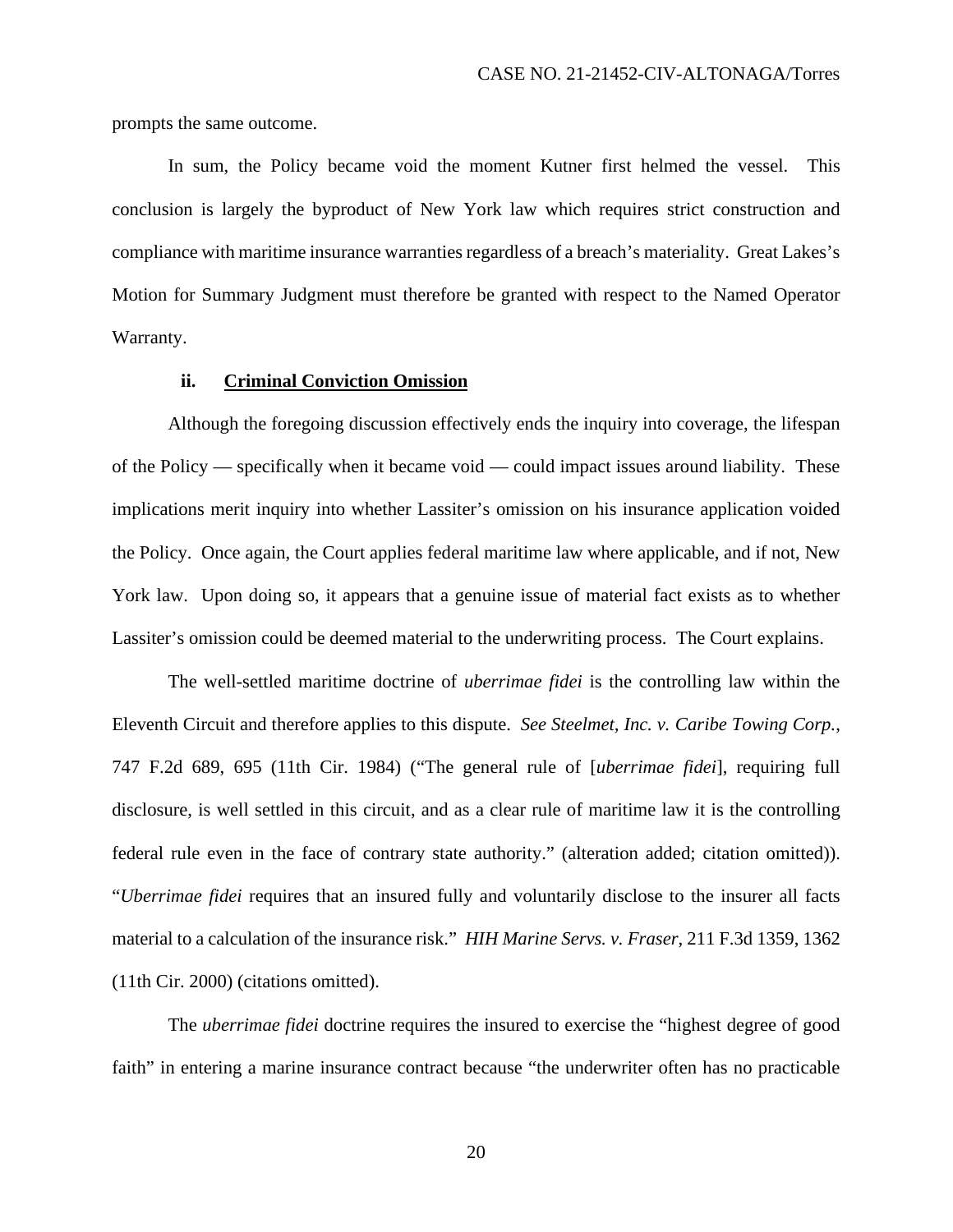means of checking on either the accuracy or the sufficiency of the facts" that the insured furnishes to the insurer before the insurer accepts the risk and sets the policy's conditions and premiums. *Id.* (quoting Gilmore & Black, *The Law of Admiralty* 62 (2d ed. 1975); quotation marks omitted). The insured's duty to disclose extends to those material facts into which the insurer may not have directly inquired. *See id.* at 1362–63 (citing *Jackson v. Leads Diamond Corp.*, 767 F. Supp. 268, 271 (S.D. Fla. 1991); other citation omitted). Thus, an insured's material misrepresentation on an application for marine insurance would violate the *uberrimae fidei* doctrine and warrant the voidance of the entire disputed maritime insurance policy. *See id.* at 1363.

The Court focuses its inquiry on whether a misrepresented fact is material. The issue of materiality is a mixed question of law and fact that can be answered as a matter of law only "if reasonable minds could not differ on the question." *Great Lakes Reinsurance (UK) PLC v. Roca*, No. 07-23322-Civ, 2009 WL 200252, at \*4 (S.D. Fla. Jan. 27, 2009) (citing *Woods v. Indep. Fire Ins. Co.*, 749 F.2d 1493, 1496 (11th Cir. 1985)).

To determine an omission's materiality, the court must decide whether the omission "might have a bearing on the risk to be assumed by the insurer."" *Markel Am. Ins. Co. v. Fernandez*, No. 09-20449-Civ, 2010 WL 11602243, at \*3 (S.D. Fla. July 20, 2010) (quoting *Fraser*, 211 F.3d 1359, 1363); *see also Great Lakes Reinsurance (UK) PLC v. Gonzalez*, No. 10- 21138-Civ, 2011 WL 13115484, at \*1 (S.D. Fla. Sept. 12, 2011) ("[T]he standard is whether a reasonable *insurer*, not insured, would find the misrepresentation material." (alteration added; emphasis in original; citation omitted)). A misrepresentation may warrant voidance of the marine insurance policy even if the misrepresentation resulted from unintentional conduct, such as mistake, accident, or forgetfulness. *See Fraser*, 211 F.2d at 1363 (citing *Steelmet*, 747 F.2d at 695).

21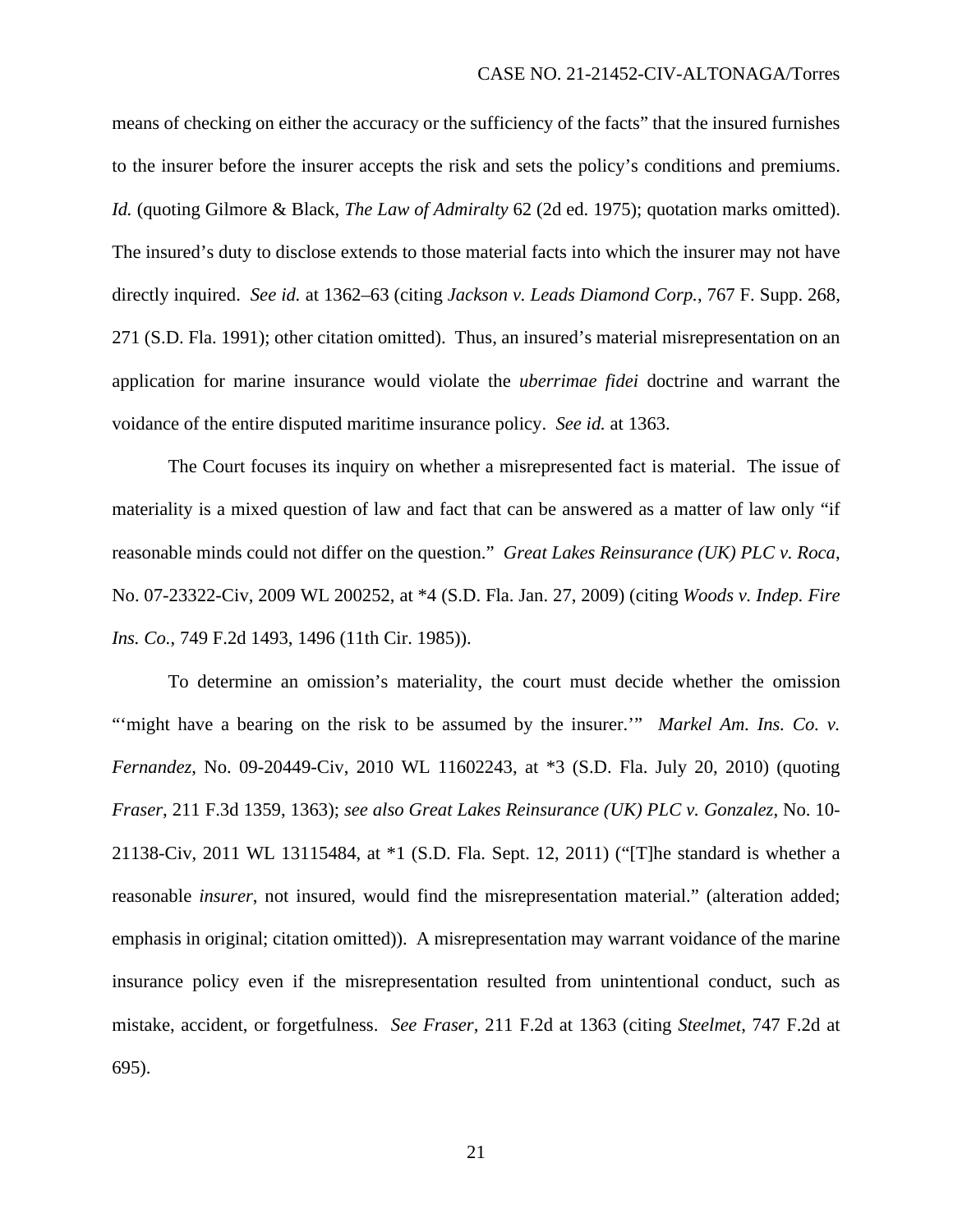Great Lakes maintains it considers any prior criminal history material to underwriting a loan. (*See* Great Lakes's Mot. 9–12). Beric Usher, Great Lakes's underwriter, testified to this effect:

The nature of the criminal conviction would determine whether we will proceed to write the business and, if so, what premium we would charge for the business. All criminal convictions are referred to me personally. I will then make a personal assessment and determine how much additional premium I'm going to levy based on the nature of the conviction and the time lapse since the conviction.

(Great Lakes's SOF, Ex. 7, Dep. Beric Anthony Usher [ECF No. 121-7]  $25:5-12$ ).<sup>10</sup> Usher also finds support in his employer's Underwriting Manual, which states: "[A]nything that might influence our perception of a risk is material.... These include enquiries as to past criminal convictions[.]" (Great Lakes's Reply to Lassiter SOF, Ex. 3, Underwriting Manual [ECF No. 156- 3] 3–4 (alterations added)).

Lassiter's expert underwriter and surplus lines broker disagree with Usher and believe the prior conviction would not materially affect a decision to underwrite insurance. (*See* Lassiter's Resp. to Great Lakes's SOF, Ex. 1, Decl. Michael T. Fitzgerald [ECF No. 135-1] 3 ("A reasonable/prudent yacht underwriter would not find the misrepresentation regarding a fourth degree misdemeanor for domestic violence in 2005 to be material in issuing the subject yacht insurance policy."); Lassiter's Resp. to Great Lakes's SOF, Ex. 2, Decl. Joseph Kolisch [ECF No. 135-2] 3–4 (same)).

The Court agrees with Lassiter that Usher's post-hoc conclusions are self-serving and insufficient to conclude that Lassiter's criminal history is material. The same can be said, however, for Fitzgerald's and Kolisch's conclusions. This leaves the Underwriting Manual.

 $10$  Citations to deposition testimony rely on the pagination and line numbering in the original document.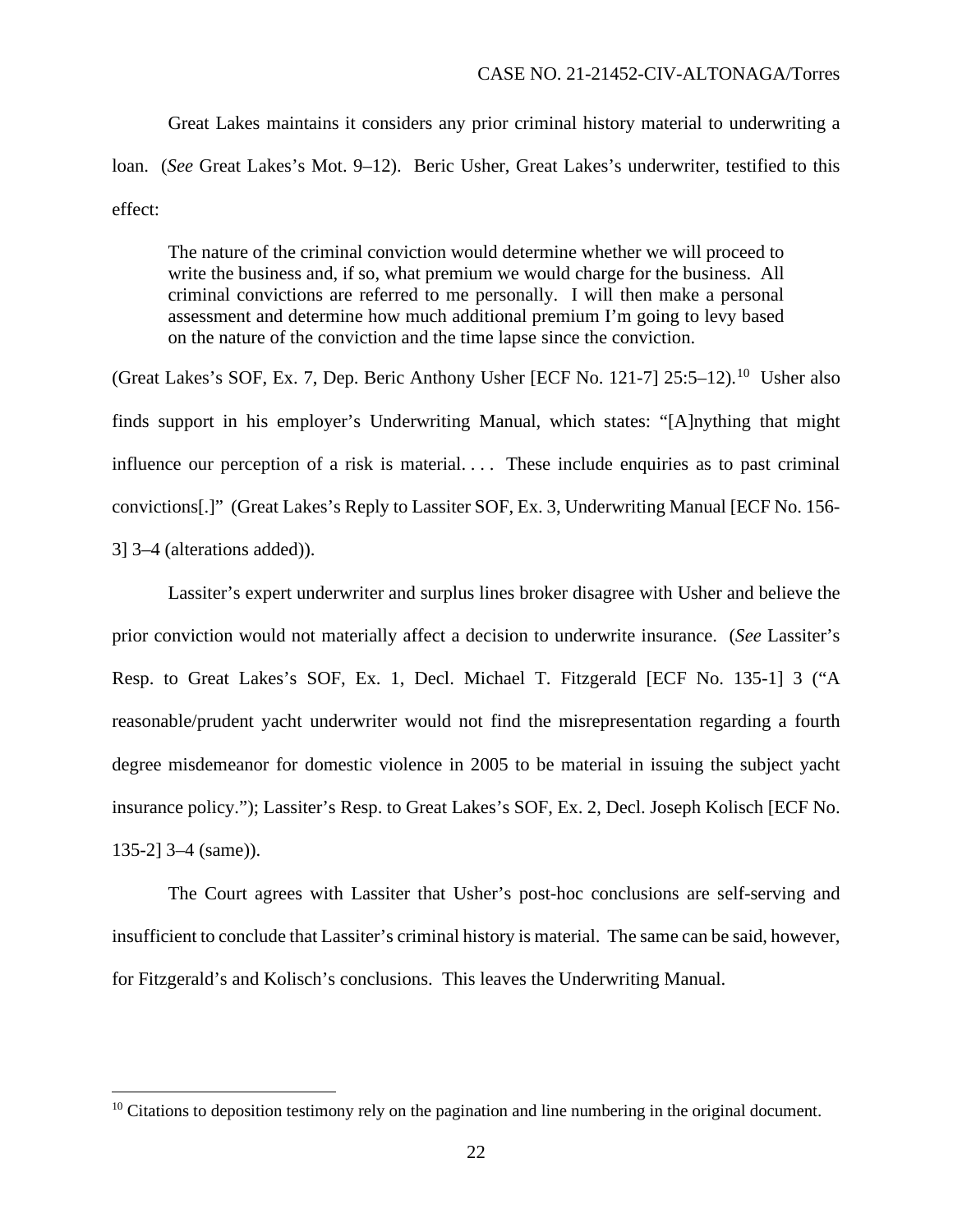Great Lakes insists the Underwriting Manual serves as undisputed evidence that Lassiter's conviction is material. (*See* Great Lakes's Reply to Lassiter 8 (citing Underwriting Manual 3–4; *Great Lakes Ins. SE v. SEA 21-21 LLC*, No. 20-22865-Civ, 2021 WL 6135127, at \*6 (S.D. Fla. Oct. 18, 2021)). Although the Underwriting Manual indicates that underwriters must evaluate an applicant's criminal history, it does not necessarily follow that the applicant's history will materially affect the decision to underwrite. After all, the Underwriting Manual does not state that a criminal conviction *is* material to the risk; rather, it states that such convictions "*might* influence [the insurer's] perception of a risk[.]" (Underwriting Manual 3–4 (alterations and emphasis added)). If anything, the Underwriting Manual's hedging language undercuts Great Lakes's argument that reasonable minds cannot differ on the issue of materiality.

Nor can Great Lakes find solace in *SEA 21-21 LLC*. There, the parties debated whether the insured's loss history would have been material to the insurer's decision to *offer* insurance. *See SEA 21-21 LLC*, 2021 WL 6135127, at \*5–6. The underwriting manual explicitly stated that previous losses "must be taken into consideration when deciding whether or not to *offer* terms[.]" *Id.* at 6 (alteration added; some emphasis omitted; quotation marks omitted). Relying on this language, the undersigned held the underwriter might have considered the insured's loss history "before *offering* [the insured] marine insurance coverage[.]" *Id*. (alterations and emphasis added).

*Offering* insurance is not at issue here. Unlike *SEA 21-21 LLC*, there is no dispute that Great Lakes would have still offered Lassiter insurance if it had known of his prior conviction. (*See* Dep. Beric Anthony Usher 68:8–12 ("[Question:] [H]ad you known about Mr. Lassiter's ... pleading guilty to a misdemeanor fifteen years ago, would you have still written coverage or approved coverage? [Answer:] Yes." (alterations added))). Instead, Great Lakes argues it would have raised Lassiter's monthly premium to account for the risk created by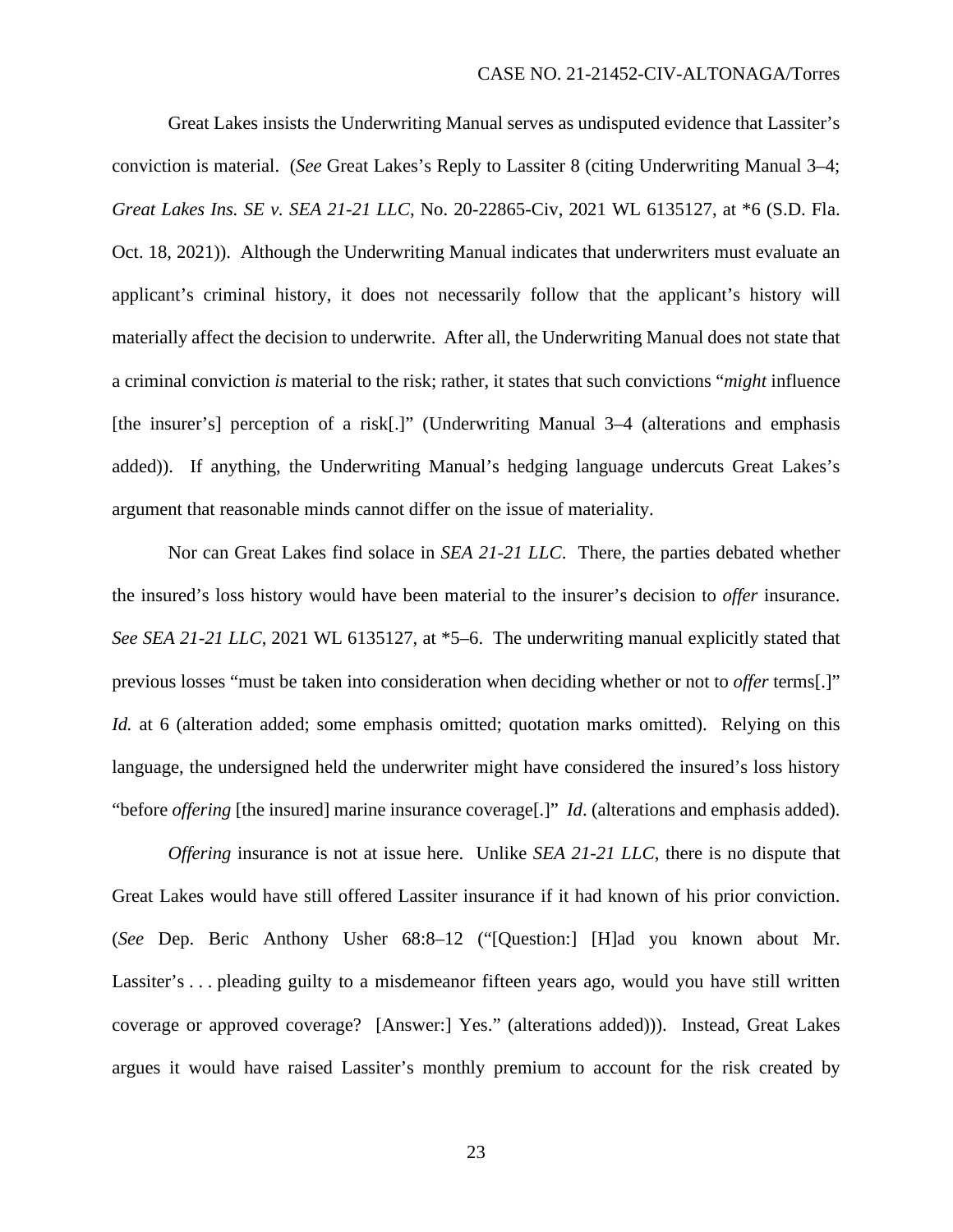Lassiter's conviction. (*See* Great Lakes's Mot. 10).<sup>11</sup> But the cited provisions of the Underwriting Manual do not discuss higher premiums; rather, just as in *SEA 21-21 LLC*, the provisions address the binary act of offering or not offering insurance. (*See, e.g.*, Underwriting Manual 4 ("ln terms of acceptability, we should never insure anyone with a conviction for any offence involving dishonesty[.] (alteration added))).

*SEA 21-21 LLC* is thus distinguishable because it evaluated how the text of an underwriting manual impacted materiality in the context of *offering* insurance as opposed to raising premiums. Here, Great Lakes fails to direct the Court to any language in the Underwriting Manual indicating whether a criminal conviction is deemed material to adjusting premiums. Absent such language, the Court cannot rely on the Underwriting Manual to conclude that Lassiter's prior conviction was material as a matter of law.

In sum, the disputed declarations and testimony serve as the only relevant evidence to evaluate whether Lassiter's omission materially impacted the underwriting process. Because the parties dispute the testimonial evidence, a genuine issue of material fact precludes the granting of their Motions for Summary Judgment.

<sup>11</sup> AMIKids cites *Great Lakes Reinsurance (UK) PLC v. Jorge Roca*, No. 07-23322-Civ, 2009 WL 10712148, at \*2 (S.D. Fla. Feb. 23, 2009), to argue that Mr. Usher's admission negates any claim that Lassiter's omission materially affected the decision to provide coverage. (*See* AMIKids's Resp. to Great Lakes 15–16). In *Jorge Roca*, the court reiterated the principle that the "Eleventh Circuit's cases focus on an insured's . . . non-disclosure and how that 'could possibly influence the mind of a prudent and intelligent insurer in determining whether he would accept the risk[.]'" 2009 WL 10712148, at \*3 (alteration added; emphasis omitted; quoting *Kilpatrick Marine Piling v. Fireman's Fund Ins. Co.*, 795 F.2d 940, 942–43 (11th Cir. 1986)). AMIKids, however, undervalues the court's qualifying statement: "[the decision to accept or reject the risk] *predominantly* bears on the question of materiality[,]" *id.* (alterations and emphasis added) — an indication that the decision to accept or reject risk is not the *only* factor that bears on materiality. Furthermore, the *Jorge Roca* court relied on *Kilpatrick*, where the Eleventh Circuit emphasized that judgement as a matter of law is only appropriate when the evidence "point[s] so strongly and overwhelmingly in favor of one party that reasonable persons could not reach a different conclusion." 795 F.3d at 943 (alteration added; citations omitted). Here, as explained, the parties dispute evidence material to rendering a decision on this issue, and thus the issue can only be determined upon submission to the trier of fact.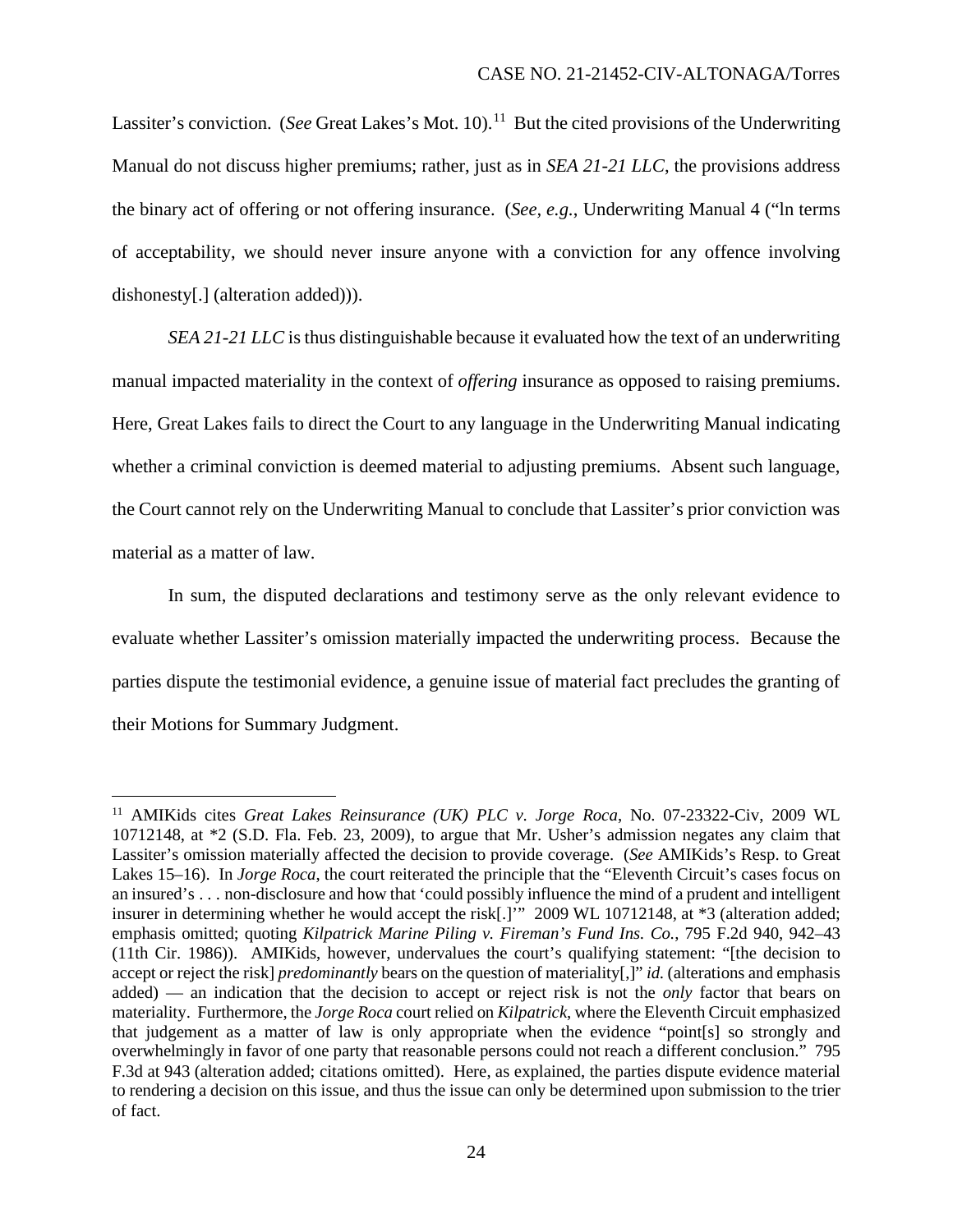## **iii. Additional Insured**

The next issue requires the Court to determine whether AMIKids can still obtain coverage despite Lassiter's breach of the Named Operator Warranty. Great Lakes's fourth cause of action seeks a determination that AMIKids is only a loss payee under the Policy, the result of which will preclude coverage for AMIKids. (*See* SAC ¶¶ 44–49). AMIKids concedes it is a loss payee but also maintains it is an additional insured<sup>12</sup> subject to coverage. (*See* AMIKids's Resp. to Great Lakes 17–18). Until recently, Great Lakes denied AMIKids's status as an additional insured, but after conceding the point, Great Lakes argues the status does not extend coverage to AMIKids. (*See* Great Lakes's Resp. to AMIKids 2). Great Lakes is correct.

The parties disagree about the extent of AMIKids's coverage as an additional insured. Great Lakes cites the Additional Assured Endorsement (the "Endorsement") to argue the additional insured can only receive coverage for claims submitted by a third party. The Endorsement states:

## **Additional Assured Endorsement**

Notwithstanding the fact that such parties as advised are hereby named in their capacity as advised as Additional-Assured in this Policy, this cover [sic] will only extend insofar as they may be found liable to pay in the first instance for liabilities which are properly the responsibility of an Assured, and nothing herein contained shall be construed as extending cover in respect of any amount which would not have been recoverable hereunder by the Assured had such claim been made or enforced against him. Once indemnification hereunder has been made there shall be no further liability hereunder to make any further payment to any person or company whatsoever, including the Assured, in respect of that claim.

All rights granted to us together with all duties of an assured under the original insuring agreement shall also apply to any other named Additional-Assured jointly.

# ALL OTHER TERMS, CLAUSES AND CONDITIONS REMAIN UNALTERED.

<sup>&</sup>lt;sup>12</sup> The terms "additional insured" and "additionally assured" are interchangeable.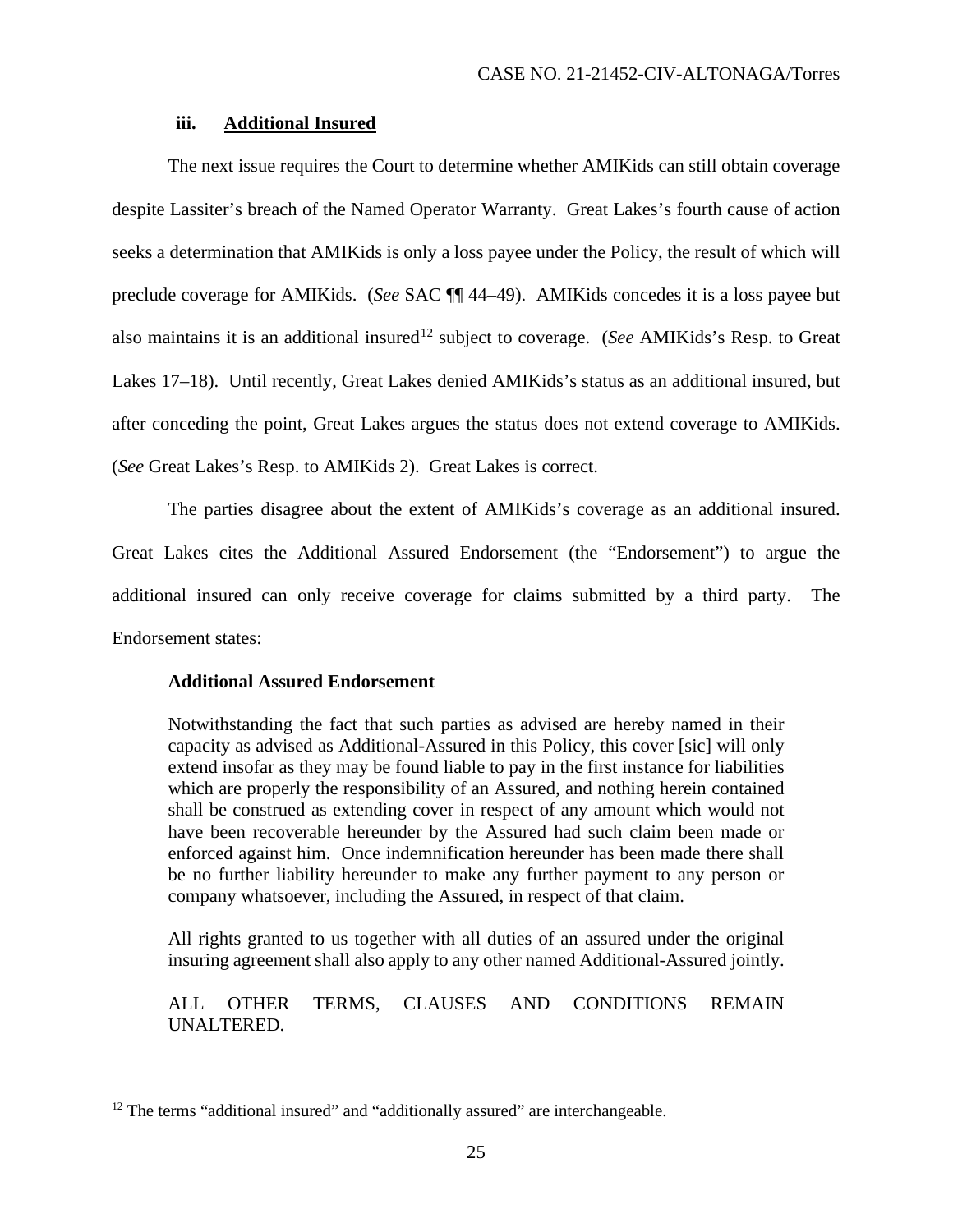(Policy 18 (emphasis and capitalization in original)). Because the present dispute involves no third-party claim, Great Lakes argues that AMIKids cannot receive coverage.

AMIKids agrees the Endorsement bars the additional insured from receiving coverage that exceeds Lassiter's coverage with respect to third party-claims but insists the Endorsement "does not limit AMIKids' additional insured status to third party claims *only*[.]" (AMIKids's Reply to Great Lakes 3 (alterations and emphasis added)). For this to be true, AMIKids would need some contractual provision or common law principle that defines what it means to be an additional insured.

As it so happens, New York law has such a common law principle: "the 'well-understood meaning' of [additional insured] is an 'entity enjoying the same protection as the named insured[.]'" *Pecker Iron Works of N.Y., Inc. v. Traveler's Ins. Co.*, 786 N.E.2d 863, 864 (N.Y. 2003) (alterations added; citations omitted) ("*Pecker*"). "[I]n the absence of unambiguous contractual language to the contrary, an additional insured 'enjoys the same protection as the named insured[.]'" *BP Air Conditioning Corp. v. One Beacon Ins. Grp.*, 821 N.Y.S.2d 1, 2 (N.Y. Sup. Ct. 2006) (alterations added; quoting *Pecker*, 786 N.E.2d at 864). The issue then becomes whether the Policy unambiguously divests the additional insured from the same coverage as the insured.

It does. Despite the presumption that an additional insured shares the same protection as the insured, the Endorsement limits AMIKids's coverage to third-party claims. The additional insured's coverage "*only* extend[s] insofar as [the Additional Assured] may be found *liable* to pay in the first instance for *liabilities* which are properly the responsibility of an Assured[.]" (Policy 18 (emphasis and alterations added)). To the extent there is any doubt regarding what the Endorsement means by "liability[,]" it later clarifies that the "liability" would stem from a "claim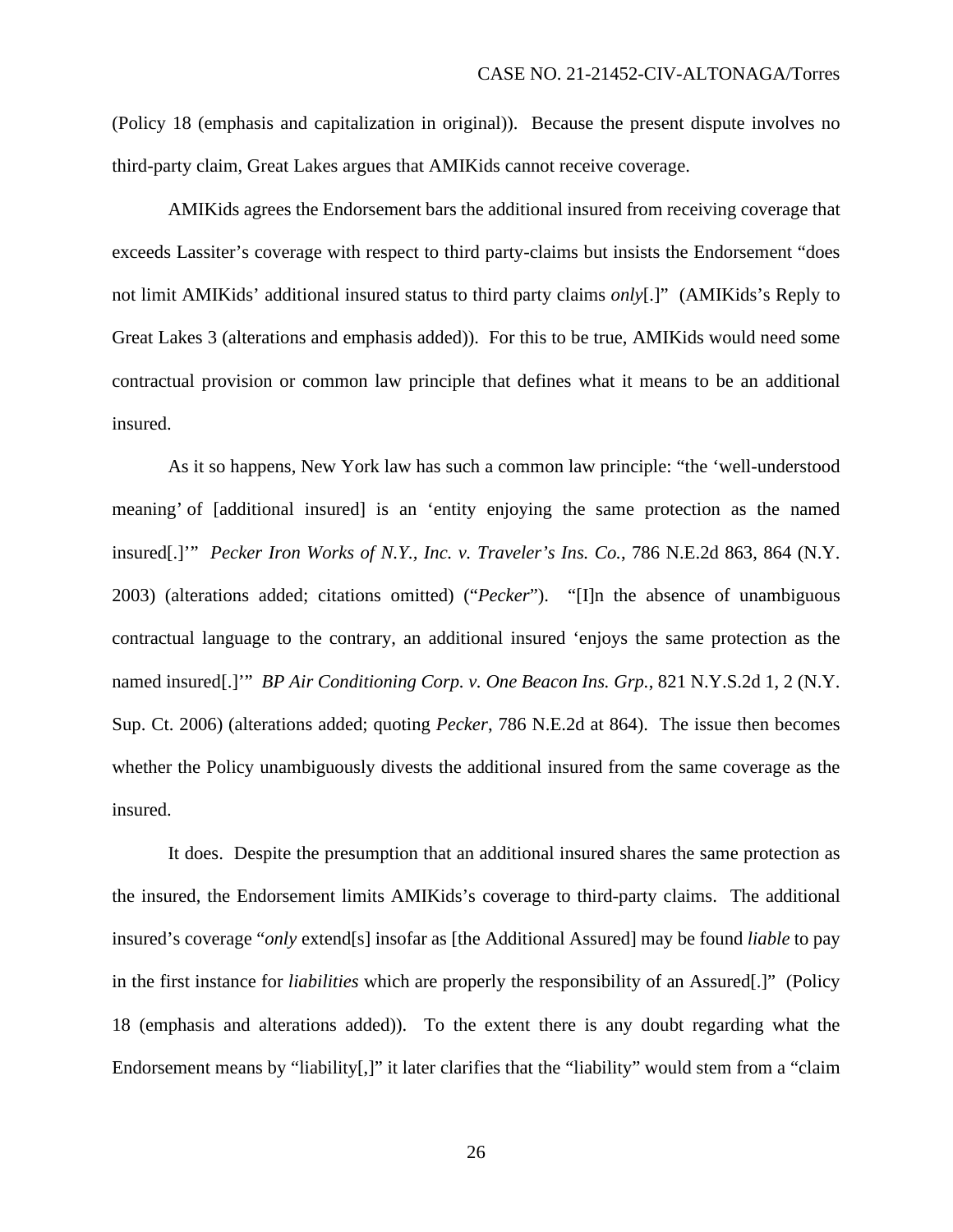[that has] been made or enforced against him." (*Id.* (alterations added)). Thus, the Endorsement's use of "only" silos AMIKids's coverage to claims that can be "made or enforced against" the insured. (*Id.*). No third-party claim, no coverage.

AMIKids does not address the Endorsement's use of "only." And the Court cannot identify a plausible alternative construction of the Endorsement. As such, the Court grants summary judgment to Great Lakes on count four: the Policy does not extend coverage to AMIKids under the current circumstances.

# **B. AMIKids's Motion for Summary Judgment Against Lassiter**

AMIKids moves for summary judgment on two issues: (1) Lassiter's liability to AMIKids for breach of contract related to his failure to pay AMIKids for the value of the vessel and its expenses following the loss; and (2) Lassiter's affirmative cross-claims against AMIKids for specific performance and breach of contract. (*See* AMIKids's Mot. Against Lassiter 1). AMIKids loses on the first but prevails on the second. The Court explains.

# **i. AMIKids's Breach of Contract Claim**

The Lease Agreement between Lassiter and AMIKids states:

**Risk of Loss; Repairs**. Upon delivery of the Vessel to [Lassiter], [Lassiter] assumes all risk of loss to the Vessel from any cause. [Lassiter] shall be responsible for and shall replace, repair or reimburse AMIKids for any damage to the Vessel, whether caused by accident, negligence, or normal use during the Term, reasonable wear and tear from proper use alone excepted, whether or not the loss is covered by insurance.

(*Id.*, Ex. 2, Lease Agreement & Option to Purchase [ECF No. 126-2] 7 (alterations added) ("Lease Agreement")). Section 5 sets temporal limitations on Lassiter's obligation to pay if the vessel incurs damages or expense:

[Lassiter] shall timely pay

. . . .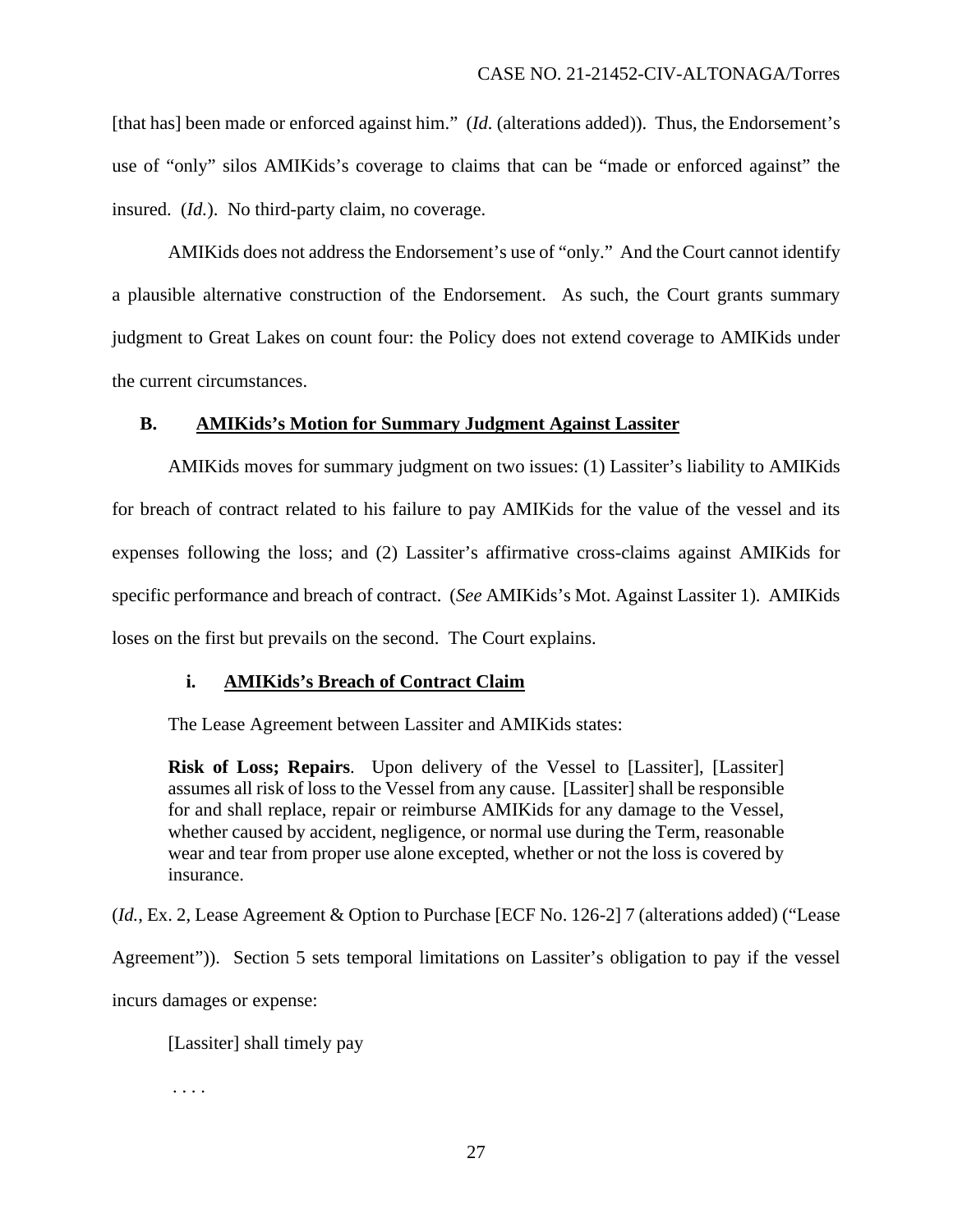(iii) any and all liabilities, liens, pledges, claims, debts, assessments, encumbrances, Damages, and Expenses which are: (a) *assessed* against the Vessel or against either Party and (b) arise or are incurred on or after the Commencement Date on account of this Agreement or on account of [Lassiter's] possession, use, or operation of the Vessel.

(*Id.* 5 (alterations and emphasis added)). AMIKids interprets these two provisions to mean that Lassiter is currently in breach of the Lease Agreement because it has not paid the damages associated with the vessel's demise, including attorney's fees and costs. (*See* AMIKids's Mot. Against Lassiter 4–5).

AMIKids overlooks the plain meaning of the word "assess."13 Assess means "to impose a fine or tax upon (a person, community, or property)[.]" *Assess, v.*, OED Online https://www.oed.com/view/Entry/11849?isAdvanced=false&result=2&rskey=OH7OnT& (alteration added; last visited April 25, 2022); *see also Assess, Black's Law Dictionary* (11th ed. 2019) ("1. To calculate the amount or rate of (a tax, fine, etc.). 2. To impose (a tax, fine, etc.). 3. To determine the value of (something), esp. for tax purposes. 4. To evaluate the importance, quality, or extent of (someone or something)."). As Lassiter correctly observes, no entity outside of AMIKids — including the Court — has imposed a fine or cost upon Lassiter. (*See* Lassiter's Resp. to AMIKids 2). Nor can this precondition occur, considering Lassiter and AMIKids dispute the value of the vessel. (*See* Lassiter's Resp. to AMIKids's SOF ¶ 8). Until the Court assesses damages owed to AMIKids, AMIKids's requested relief is premature.

<sup>&</sup>lt;sup>13</sup> "Overlooks" may be a generous term considering AMIKids completely omitted the "assessed against" language from the Motion. (*See, e.g.*, AMIKids's Mot. Against Lassiter 4 ("Likewise, Section 5(d)(iii) of the Lease also requires Lassiter to timely pay AMIKids for '(iii) any and all liabilities, liens, pledges, claims, debts, assessments, encumbrances, Damages, and Expenses which . . . (b) arise or are incurred on or after the Commencement Date [of the Agreement] on account of this Agreement or on account of Lessee's possession, use, or operation of the Vessel.'" (alterations in original))). Perhaps AMIKids undervalued the language of its own Lease Agreement, but the Court finds it curious that such an important provision would not be included in the Motion.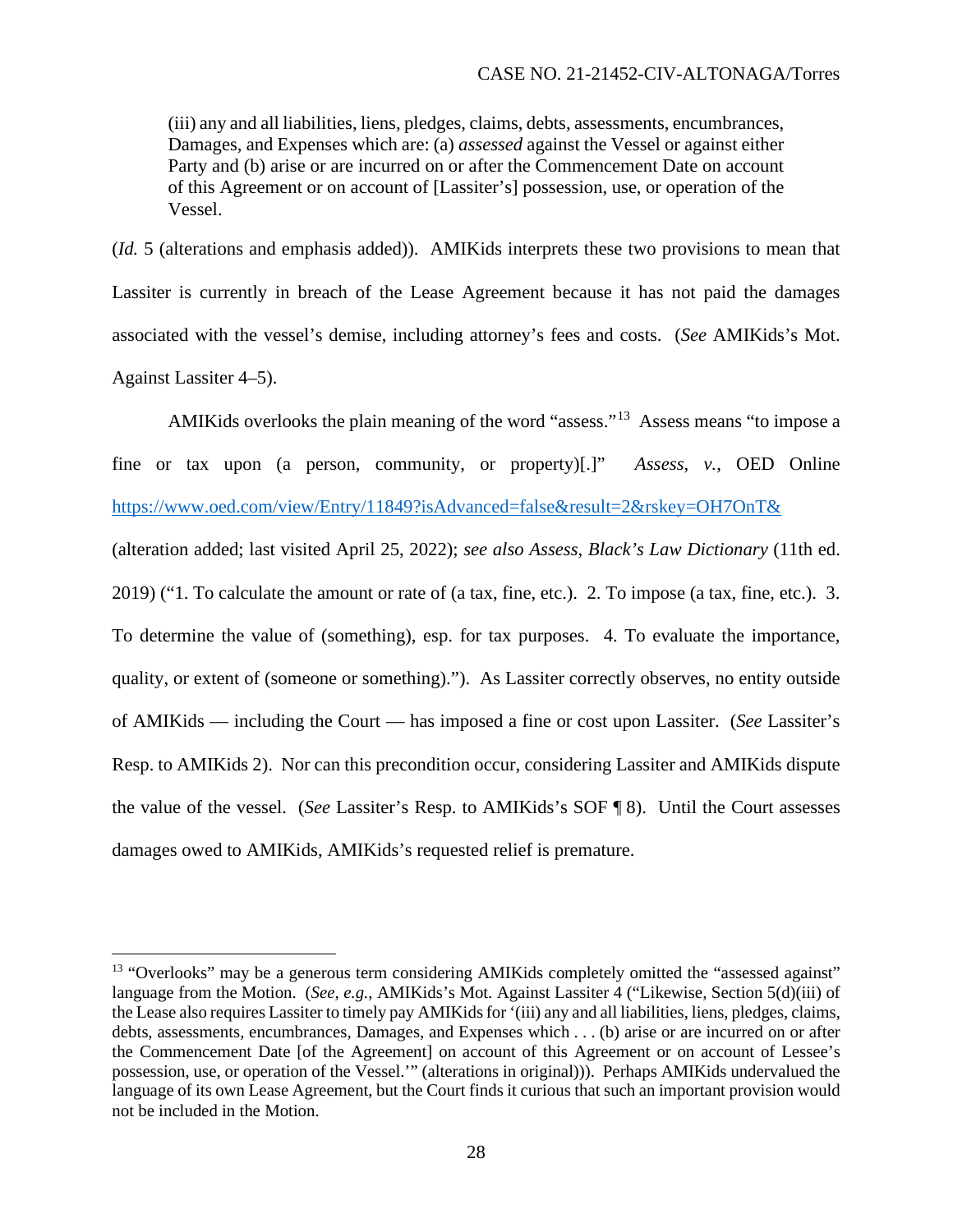In response, AMIKids argues that under this logic "summary judgment on any contractual obligation would always be improper." (AMIKids's Reply to Lassiter 1). Not true. Summary judgment would only be improper if, like here, a party makes an obligation contingent on an amount being "assessed against" the counterparty in the contract. Not every lease agreement includes this language. And given its rich experience leasing vessels (*see* AMIKids's Mot. Against Lassiter 2), AMIKids had ample opportunity to remove the "assessed against" trigger.

Thus, the Court denies AMIKids's Motion on this issue.

#### **ii. Lassiter's Cross-claims**

Next, AMIKids argues that Lassiter's two cross-claims cannot survive summary judgment. The Court agrees.

First, Lassiter asserts a cause of action against AMIKids for specific performance. (*See* Lassiter's Am. Cross-cl. (*see* [ECF No. 108] 27–32) ¶¶ 11–15). Lassiter's claim fails because specific performance is a remedy, not a cause of action. *See La Gorge Palace Condo Ass'n, Inc. v. QBE Ins. Corp.*, 733 F. Supp. 2d 1332, 1334 (S.D. Fla. 2010) ("Specific performance is an equitable remedy as opposed to a legal cause of action.").

Second, Lassiter alleges AMIKids breached the Lease Agreement when it failed to "consent to the tender of the vessel as a [constructive total loss, causing Lassiter to] sustain[] and continue[] to sustain economic damages including, but not limited to, the loss of up to \$815,000.00 in insurance proceeds[.]" (Lassiter Am. Cross-cl. ¶ 18 (alterations added); *see also* Lassiter's Resp. to AMIKids 5 ("Lassiter had to pay in excess of \$25,000 in maintenance and storage charges due to [AMIKids]'s decision to wait until after Lassiter filed the Cross-Claim[.]" (alterations added; capitalization omitted))).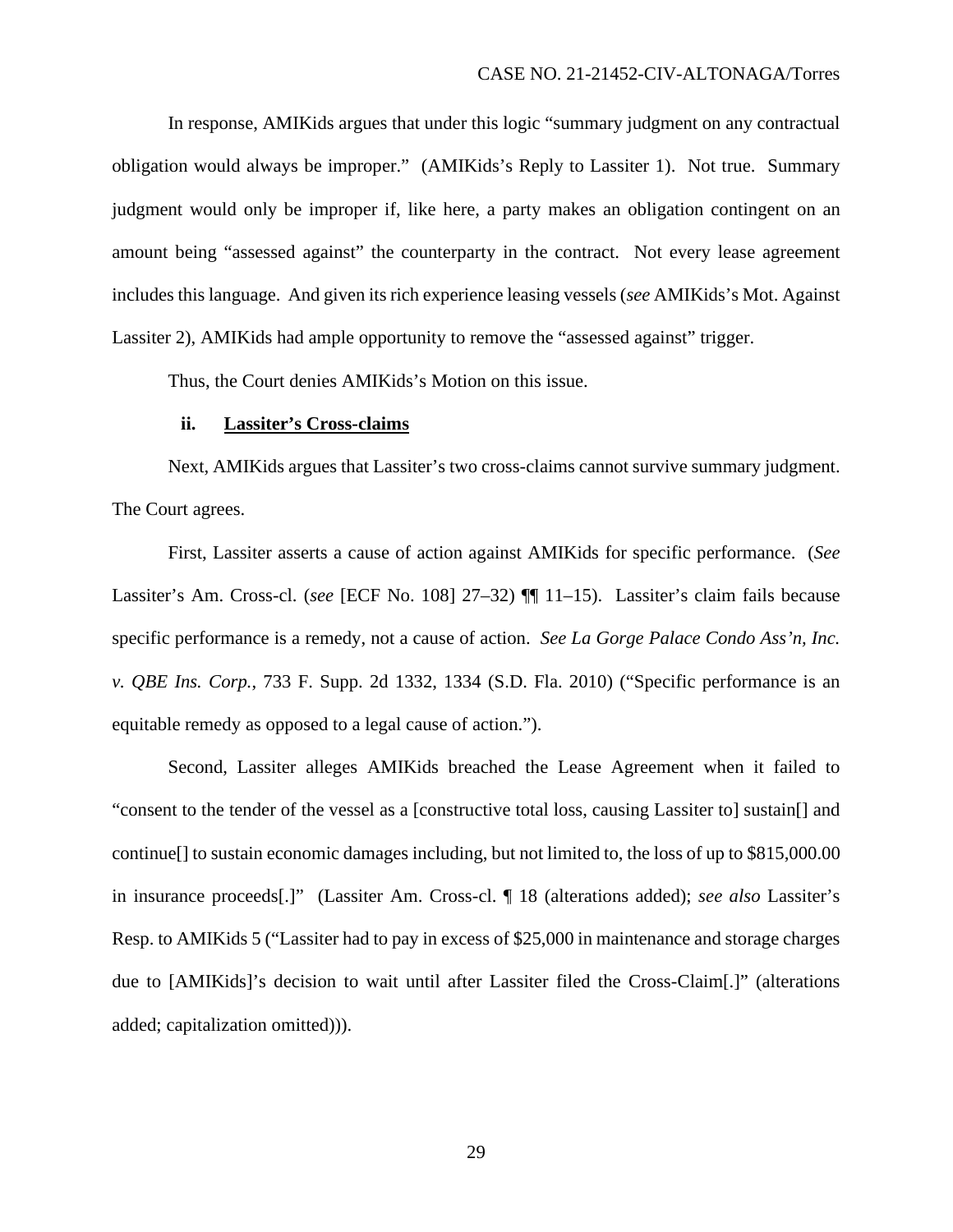Although it is unclear, Lassiter appears to rely on Section 15(f) of the Lease Agreement, which states: "[Lassiter] will not tender abandonment of the Vessel as a constructive total loss without the prior consent of AMIKids." (Lease Agreement 10 (alteration added)). Nothing in Section 15(f) suggests that AMIKids *must* concede the vessel is a constructive total loss within a specific timeframe, let alone that it is responsible for any costs associated with its delay. To the contrary, the Lease Agreement stipulates that Lassiter bears responsibility for, among other things, "(i) all expenses of attempting to locate, repossess, transport, and salvage the Vessel, (ii) all storage expenses, [and] (iii) all expenses arising from any damage, loss, or injury to persons or property caused by or related to the Vessel[.]" (*Id.* 2 (alterations added); *see also id.* 5, 9–10).

Together, these two provisions shift responsibility for the expenses associated with the vessel's constructive loss away from AMIKids and onto Lassiter. As such, Lassiter cannot conceivably recover on his breach of contract claim against AMIKids. With this in mind, the Court grants AMIKids's Motion for Summary Judgment on Lassiter's cross-claims.

### **C. Russick's Motion to Bifurcate or Separate First-Party and Third-Party Trials**

Russick premises the Motion to Bifurcate on an understanding the Court would have to address "the Declaratory Action and the Negligence Action" at trial. (Mot. Bifurcate 7). But as he concedes, resolution of the declaratory relief action obviates the need for bifurcation. (*See id.*  9–12). The Motion to Bifurcate is therefore moot because the Court has determined Lassiter and AMIKids are not entitled to coverage under the Policy.

### **IV. CONCLUSION**

Given the quantity and complexity of the Motions, it is worth pausing to summarize the outcome of the foregoing analysis.

First, Great Lakes's Motion for Summary Judgment is granted in part, resulting in a

30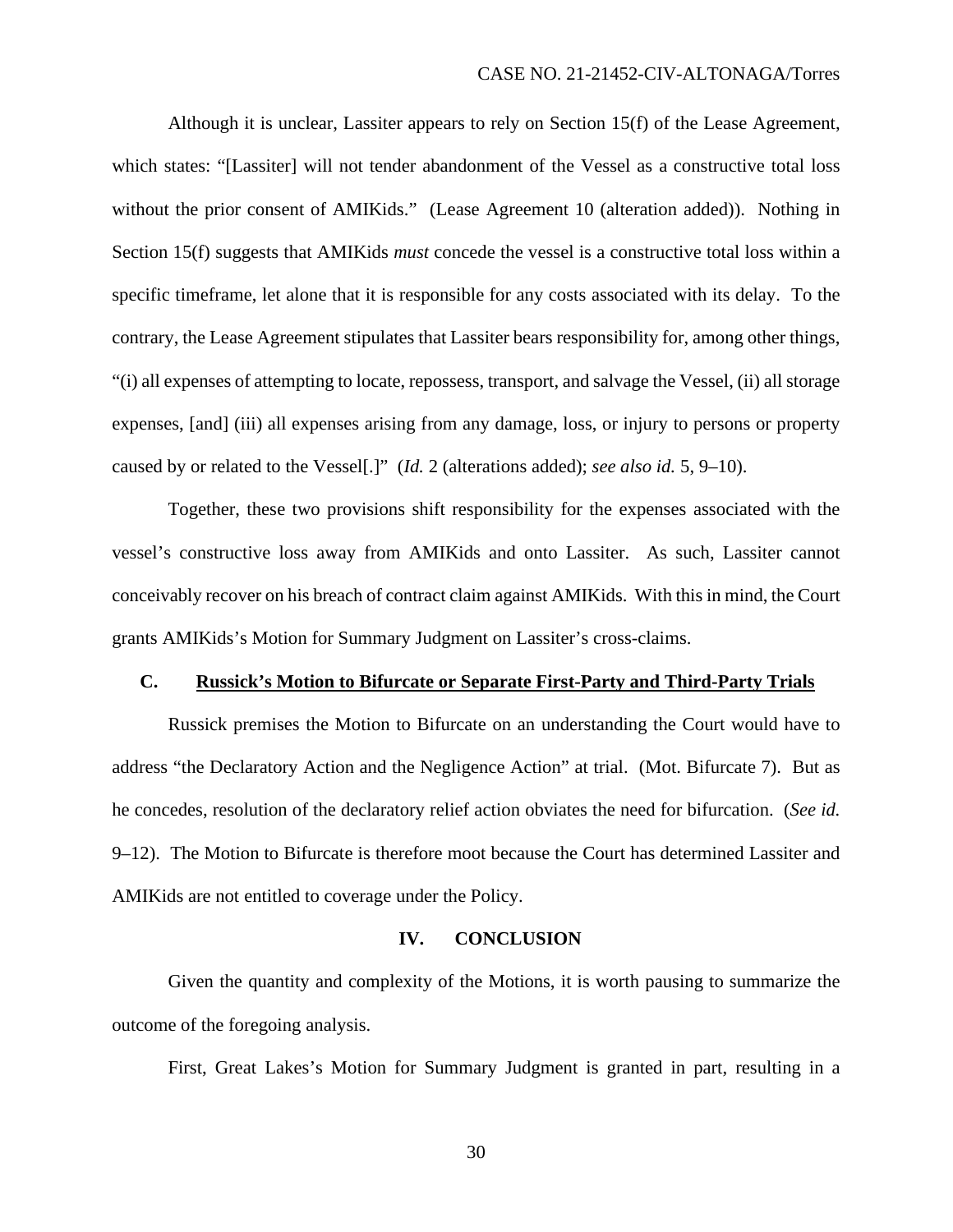declaration that the Policy became void after Lassiter violated the Named Operator Warranty. To the extent there is any dispute as to *when* the Policy became void, the Court can readily point to Kutner's first operation of the vessel, but a triable issue of fact remains as to whether Lassiter's omission of his criminal conviction voided the Policy even earlier. Nevertheless, Great Lakes owes no coverage to Lassiter and AMIKids. The natural consequence of this determination is that AMIKids's and Lassiter's Motion[s] for Summary Judgment Against Great Lakes are denied.

Second, AMIKids's Motion for Summary Judgment Against Lassiter is denied with respect to its breach of contract claim but granted with respect to Lassiter's breach of contract claim. Lassiter's claim against AMIKids rests on a fundamental misinterpretation of the Lease Agreement, and thus, fails.

Third, Russick's Motion to Bifurcate or Separate First-Party and Third-Party Claims is denied as moot. The ensuing trial will focus on the remaining negligence action.

Being fully advised, it is

# **ORDERED AND ADJUDGED** as follows:

- 1. Great Lakes Insurance SE's Motion for Summary Judgment **[ECF No. 122]** is **GRANTED** in part.
- 2. Reynolds Lassiter's Motion for Partial Summary Judgment **[ECF No. 125]** is **DENIED**.
- 3. AMIKids, Inc.'s Motion for Summary Judgment Against Defendant Reynolds Lassiter **[ECF No. 126]** is **GRANTED** in part.
- 4. AMIKids, Inc.'s Motion for Summary Judgment Against Great Lakes Insurance SE **[ECF No. 128]** is **DENIED**.
- 5. Norman Russick II's Motion to Bifurcate or Separate First-Party and Third-Party Trials **[ECF No. 130]** is **DENIED** as moot.